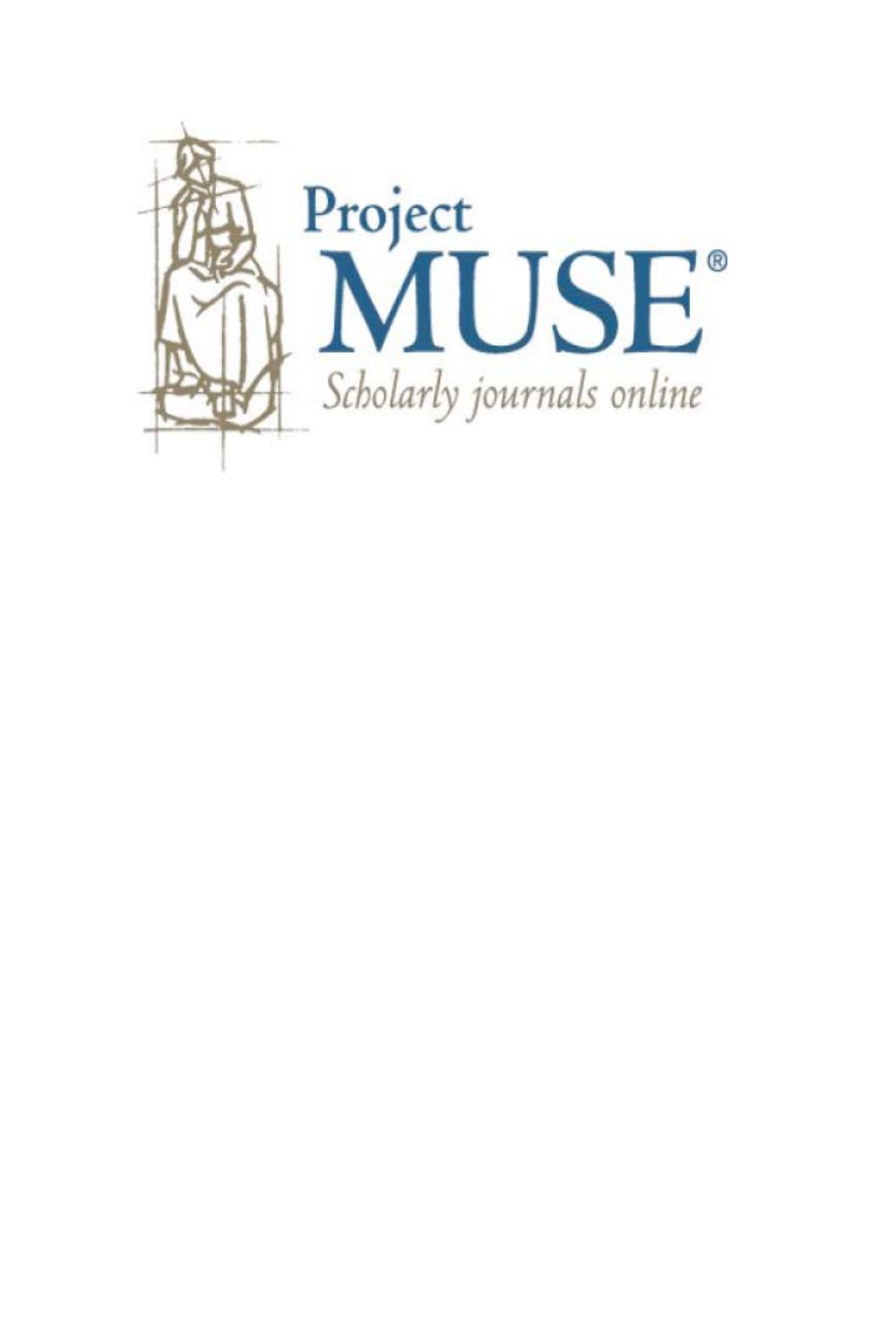*Optimal Context Size in Elementary Schools: Disentangling the Effects of Class Size and School Size*

# DOUGLAS D. READY AND VALERIE E. LEE

Young children's learning—and how their learning is distributed by social background—may be influenced by the structural and organizational properties of their school. This study focuses on one important structural dimension of these educational contexts: *size*. Over the past several decades, various elements of the size of educational contexts have become a major focus of researchers, politicians, and corporate leaders. Billions of public and private dollars have been invested in reforms to reduce the size and scope of both classrooms and schools. Unlike many educational reform initiatives, these downsizing efforts have found support from virtually every quarter. A united front of stakeholders has coalesced behind the notion that "smaller is better." Although size-reduction policies are well intentioned, their effectiveness is unclear, and some efforts have produced unintended and even undesirable consequences. Moreover, their cost-effectiveness has seldom been considered.

Based on results from the famous Tennessee class-size experiment, California invested billions of dollars encouraging its schools to limit classes in the early grades to no more than twenty students. Quite recently, the push to reduce the size of high schools has been accompanied by enormous financial support from foundations and the federal government in an effort to encourage schoolswithin-schools, small learning communities, and small stand-alone schools. Curiously, these important policy initiatives—reduced class size and reduced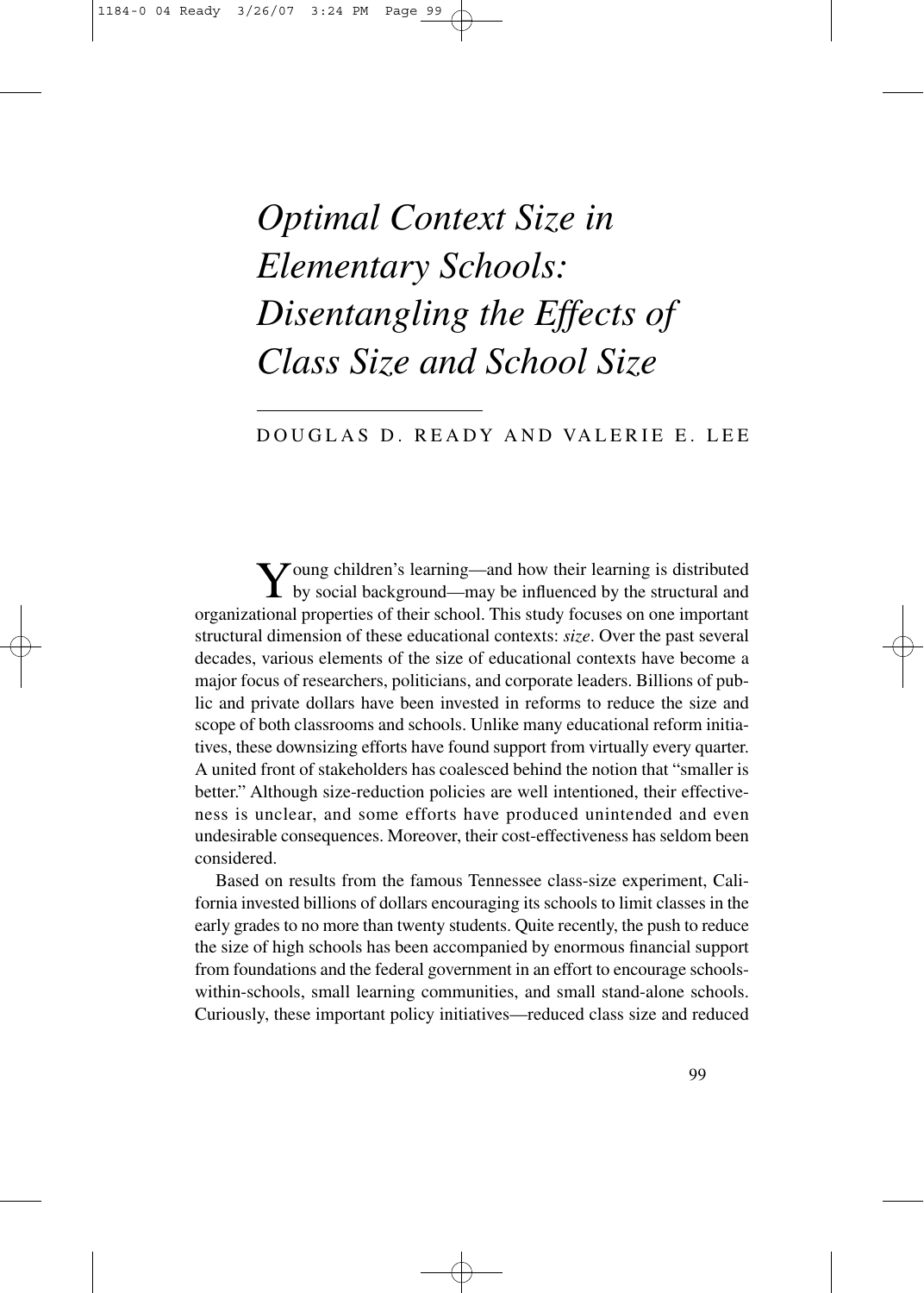school size—have not been simultaneously considered within elementary school contexts. However, the effects of class size may be a function of school size, the effects of school size may be a function of class size, or both. The lack of research that simultaneously considers these potentially related elements of size is somewhat surprising.

Despite the groundswell of public support for smaller educational settings, the empirical base regarding the confounding effects of various components of elementary school size remains quite sparse, particularly if only methodologically sound studies are considered. Moreover, crafting size-reduction polices that faithfully reproduce the findings of experimental and quasi-experimental studies is a challenging task. In short, efforts to reduce various elements of size in elementary schools may be an instance where policy is far in front of research.

## **Background**

Determining how the size of educational contexts may influence student outcomes can be conceptualized and measured at multiple levels. Decisions regarding the appropriate unit of analysis are important, as each level may uniquely influence student learning. It seems logical to assume that the social and structural consequences of size would be strongest where they most directly affect the daily activities of teaching and learning. For example, at the elementary school level, a focus on class size seems most reasonable. Unlike high school students, elementary school students spend more time in a single classroom. However, non- and quasi-experimental studies of elementary school class size rarely account for school size—clearly a problem, as class size may be a function of school size. Moreover, as most high schools contain the same grades (nine through twelve), examining the effects of school size on student outcomes in those contexts seems quite appropriate. Conversely, the grade spans that elementary schools include vary widely, with K–3, K–6, and K–8 schools all relatively common. If elementary schools contain fewer grades (K–3, for example), each grade is likely to include more students and classes. Thus grade size may be an additional element of context size in elementary schools.

Unfortunately, the research on these separate (yet related) elements of elementary school size is generally quite weak. Apart from the recent class-size experiments in Tennessee and Wisconsin, research in this area generally employs small and nonrepresentative samples, relies on cross-sectional data, and suffers from numerous other methodological limitations. Moreover, the theo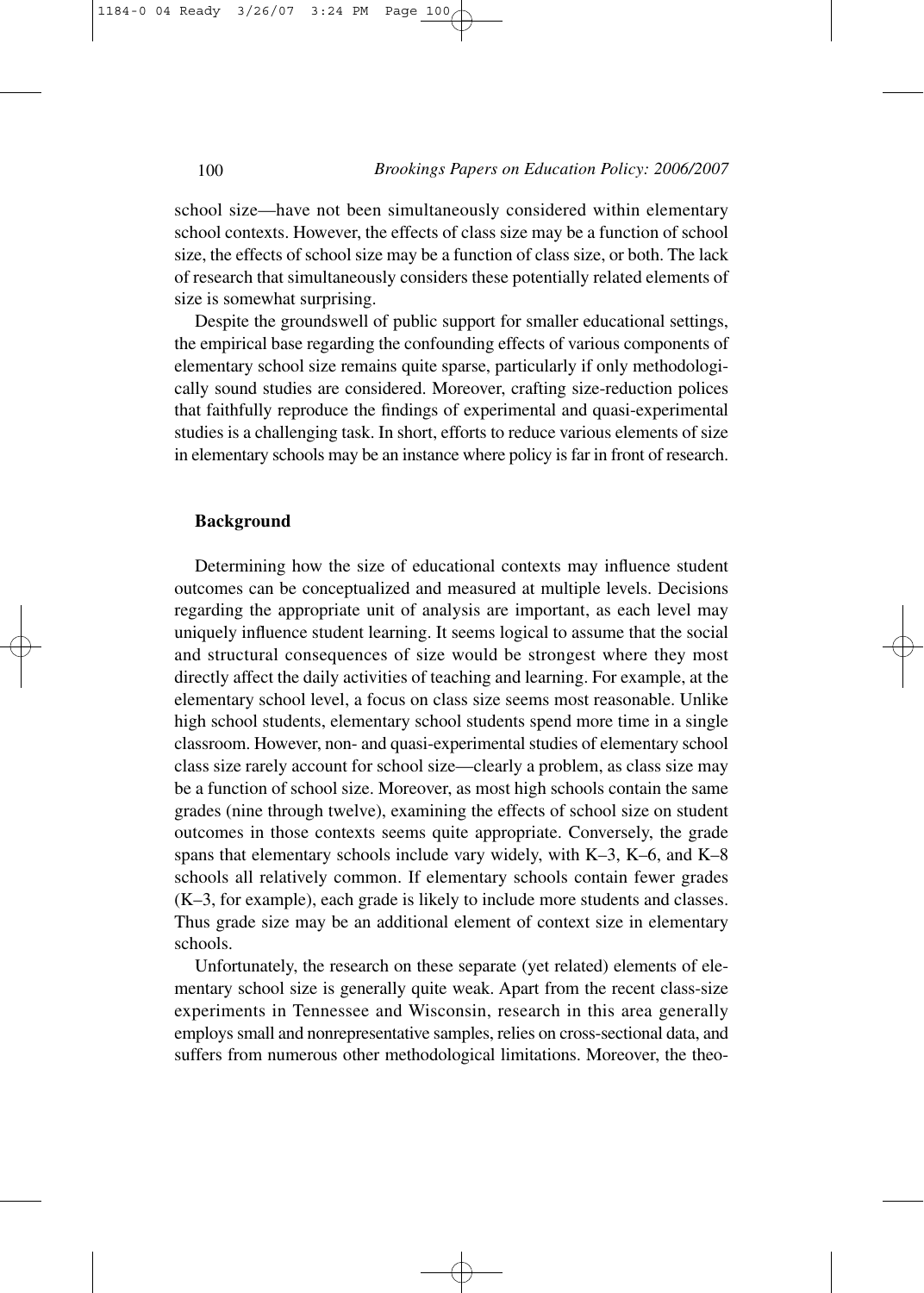retical justifications behind these studies often rest on literature reviews. One strange result is a circular chain, wherein literature reviews often cite other literature reviews rather than solid empirical studies. In one sense this is understandable, given the scarcity of high-quality research on the topic. Our review focuses on class size in elementary schools, as the research on other components of elementary school context is limited in both quality and quantity.

# *Research on Class Size*

In 1985 Tennessee initiated a longitudinal class-size reduction experiment that would serve as the foundation for similar efforts across the country.<sup>1</sup> The experiment, titled Project STAR (Student/Teacher Achievement Ratio), randomly assigned several thousand kindergartners to one of three within-school experimental conditions: a small class enrolling between thirteen and seventeen children, a large class enrolling between twenty-two and twenty-six children with a single teacher, or a large class with a teacher and an aide. At the end of kindergarten, the achievement of children in small classes was almost one month ahead of the achievement of children in the other two classroom conditions; by the end of first grade, the same children were almost two months ahead (ES =  $0.2 - 0.25$  standard deviation).

Although Project STAR is generally considered the premier educational study with a randomized design in contemporary educational research, the study has garnered some criticism.<sup>2</sup> Because participation in STAR required at least three classrooms at each grade level—a small class, a large class, and a large class with an aide—only larger schools participated in the study. Moreover, student attrition from the treatment group was substantial and potentially nonrandom: only 48 percent of the original treatment group participated through third grade, and children who left the sample may have been lower achieving.3 Teachers with smaller classes were also aware that they were part of the intervention group. Not only did many teachers enter the study already convinced that smaller classes were superior, but the state was simultaneously considering universal class-size reductions.4 In this sense, such teachers may have induced experimenter expectancies.<sup>5</sup> However, class-size effects may be *under*estimated in the Tennessee experiment, as "large" classrooms enrolled only twenty-six students. The nationally representative ECLS-K data we employ in this study indicate that a substantial proportion of U.S. elementary schools offer classes enrolling more than twenty-six students.

In 1996 Wisconsin launched a similar (although more modest) class-size reduction experiment titled SAGE (Student Achievement Guarantee in Edu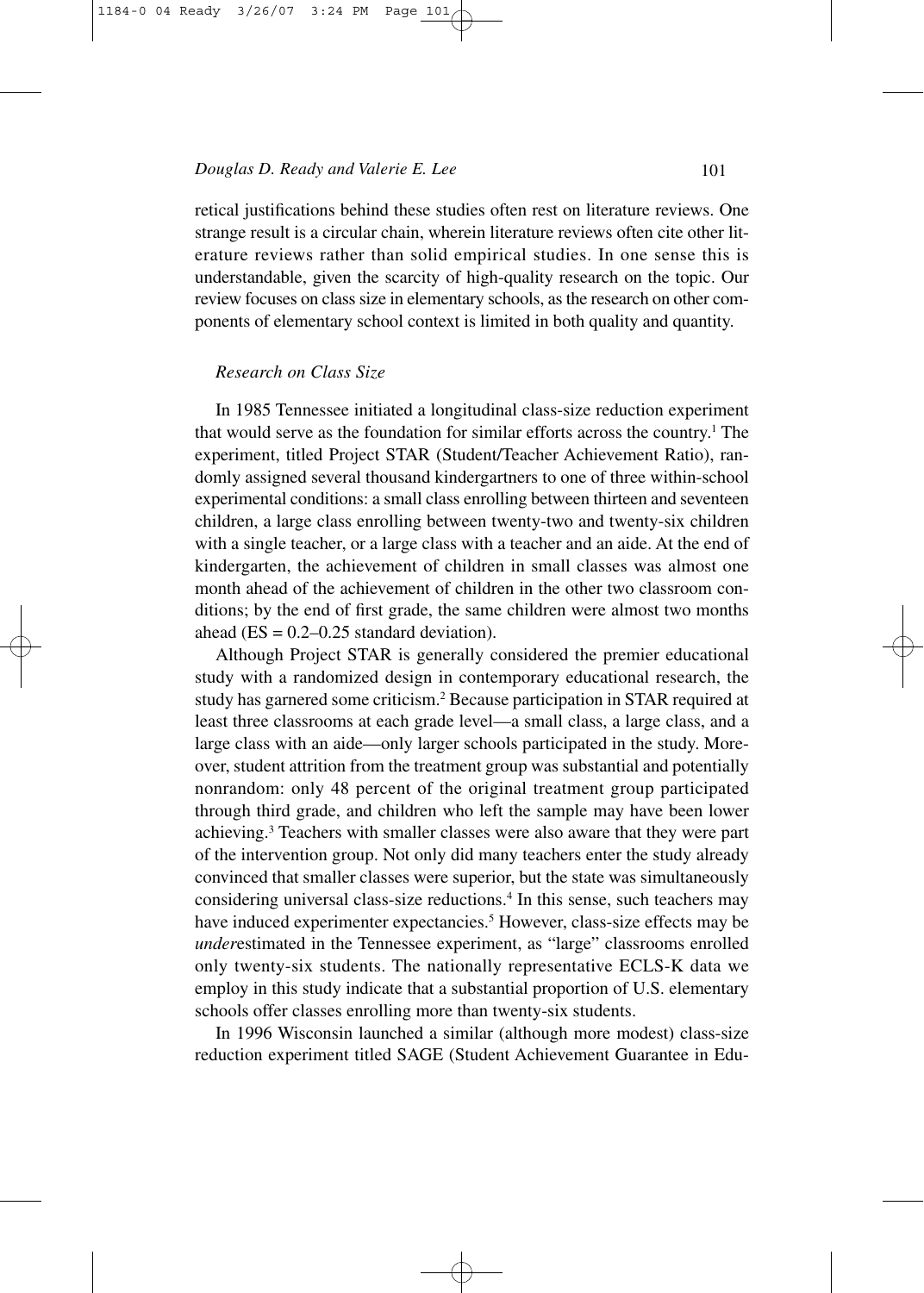cation). Unlike STAR, the SAGE design was randomized between, not within, schools. Kindergarten through third-grade classrooms in SAGE schools enrolled only fifteen students, compared to classrooms of twenty-one to twenty-five in the control schools.<sup>6</sup> Wisconsin's program differed from Tennessee's in another way: it targeted low-income schools—both SAGE and control schools enrolled substantial numbers of children living in poverty. Despite these differences in design and study participants, findings from the SAGE program are comparable to those from the Tennessee study: children in SAGE schools experienced higher achievement gains than their control school counterparts ( $ES = 0.2$  standard deviation).<sup>7</sup>

In 1996 California used the STAR findings to justify a program that offered districts \$650 for every child enrolled in a classroom with twenty or fewer students. In general, evaluations of California's efforts have been formative rather than summative. Unlike the evaluations of the class-size initiatives in Tennessee and Wisconsin, the California design was not experimental. All districts were permitted to receive funds and reduce class sizes simultaneously, rendering meaningful evaluation virtually impossible, as comparison groups were not available. For example, on average, by the end of third grade, children in the "treatment group" were enrolled in smaller classes for only one year more than those in the "control group." Moreover, selection bias was quite apparent, in that low-income schools were the last to implement smaller classes, despite the financial incentives for doing so. Even if these critical design flaws are ignored, estimating the relationship between student learning and class size would not be possible—the data permit only cross-sectional comparisons, as students' cognitive skills were not assessed in the early grades. Although evaluators report class-size "effects," we agree with their judgment that findings regarding student achievement are "inconclusive."8

As policy interest in the size of educational contexts increases, it is important to evaluate size-reduction efforts on two additional criteria: cost and unintended consequences. First, as class-size reduction programs are quite expensive, school districts and taxpayers are (rightly) interested in whether such costly investments are educationally sound.<sup>9</sup> California currently spends more than \$1.6 billion a year on its efforts to reduce class enrollments below twenty—a number still larger than the ideal class size identified in the Tennessee and Wisconsin experiments. Although policies that seek to reduce class size are very popular among teachers and parents, the educational return on such a substantial investment remains unclear.

Second, several unintended and undesirable consequences accompanied California's class-size-reduction policy. By definition, large-scale, class-size-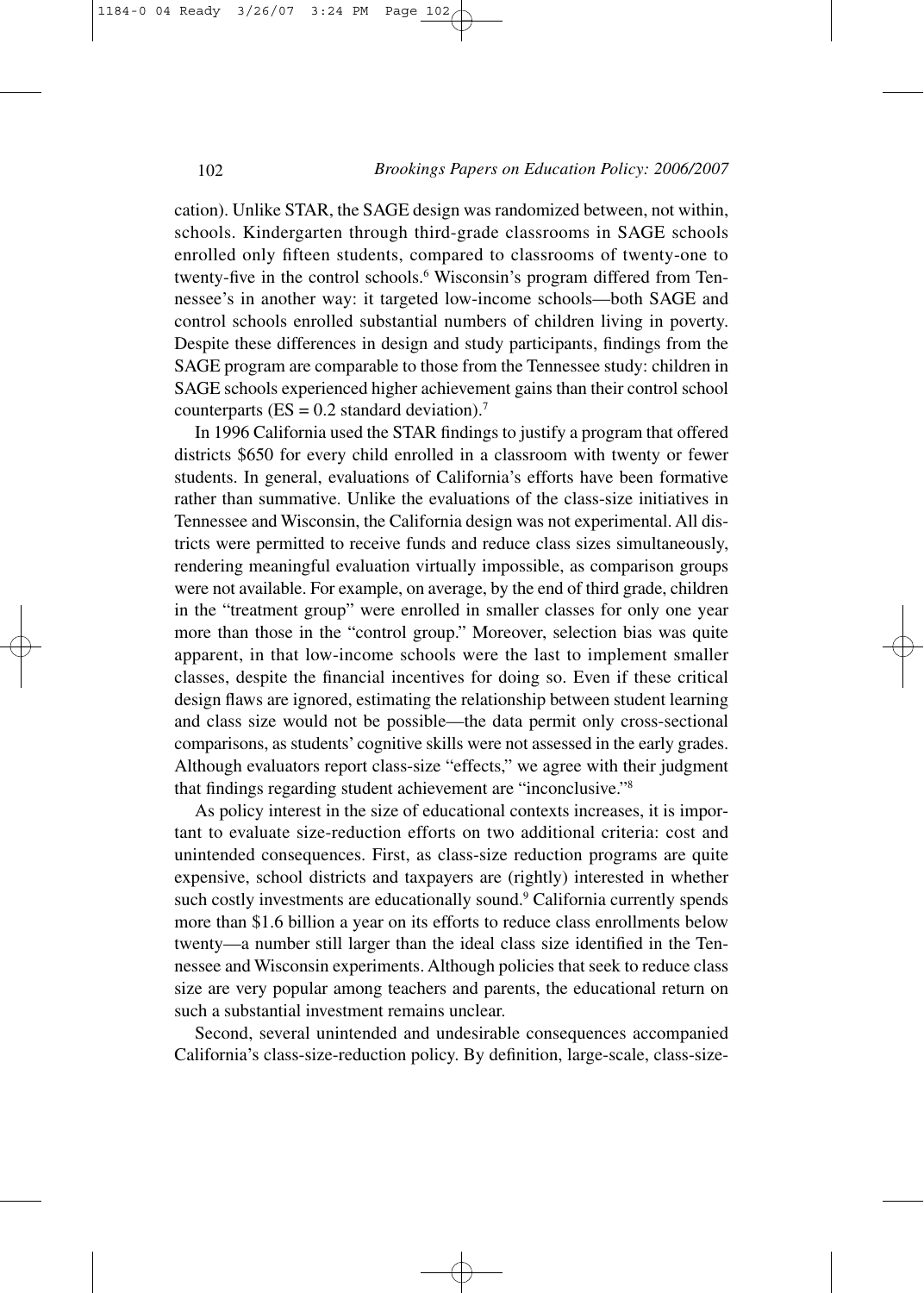reduction programs require many more teachers, and California did not have a surplus of qualified teachers. As such, many districts hired teachers lacking full credentials to staff new classrooms, a practice that runs counter to the "highly qualified teacher" provisions within the federal No Child Left Behind legislation. Prior to class-size reduction, only 1.8 percent of California's K–3 public school teachers were uncertified; by the second year of the program, 12.5 percent lacked full credentials. Moreover, schools serving socioeconomically disadvantaged students were disproportionately forced to hire uncertified and inexperienced teachers.<sup>10</sup>

Another unintended, but serious, consequence in California flowed from the need to create 18,000 additional classrooms virtually overnight. Already crowded low-income districts often had inadequate facilities to accommodate new classrooms.11 Many schools and districts not only adopted year-round calendars, but also transformed teacher lounges, gymnasiums, auditoriums, libraries, labs, special education facilities, and even storage rooms into classrooms. Again, these issues are not particular to California. Almost 60 percent of large school districts nationally that received federal class-size-reduction funds reported difficulty locating adequate classrooms for their new teachers.<sup>12</sup>

## *Research on School Size*

Extant and relevant empirical studies of school size are typically characterized by a host of problems—defined in terms of level, outcomes, design, and quality. Regarding the first problem—level—almost all school-size studies have focused on high schools. It is unclear whether research findings regarding high school size are generalizable to elementary schools. The second problem—outcomes—refers to the fact that most research on size is not longitudinal, relying on simple correlations between school size and student achievement status, rather than achievement growth over time. Achievement status is quite different from learning.

A third general problem concerns study design. Not only are the majority of school-size studies cross-sectional rather than longitudinal, but most assume that the relationship between school size and student outcomes is linear. In our own research, we document a distinctly nonlinear relationship between high school size and student learning.<sup>13</sup> Another common, but fundamental, design flaw is that almost no research on school size recognizes that questions regarding school size and student outcomes are multilevel. Thus the large majority of school-size research examines the relationship with aggregate data (that is, size effects on school-average achievement). This approach ignores the fact that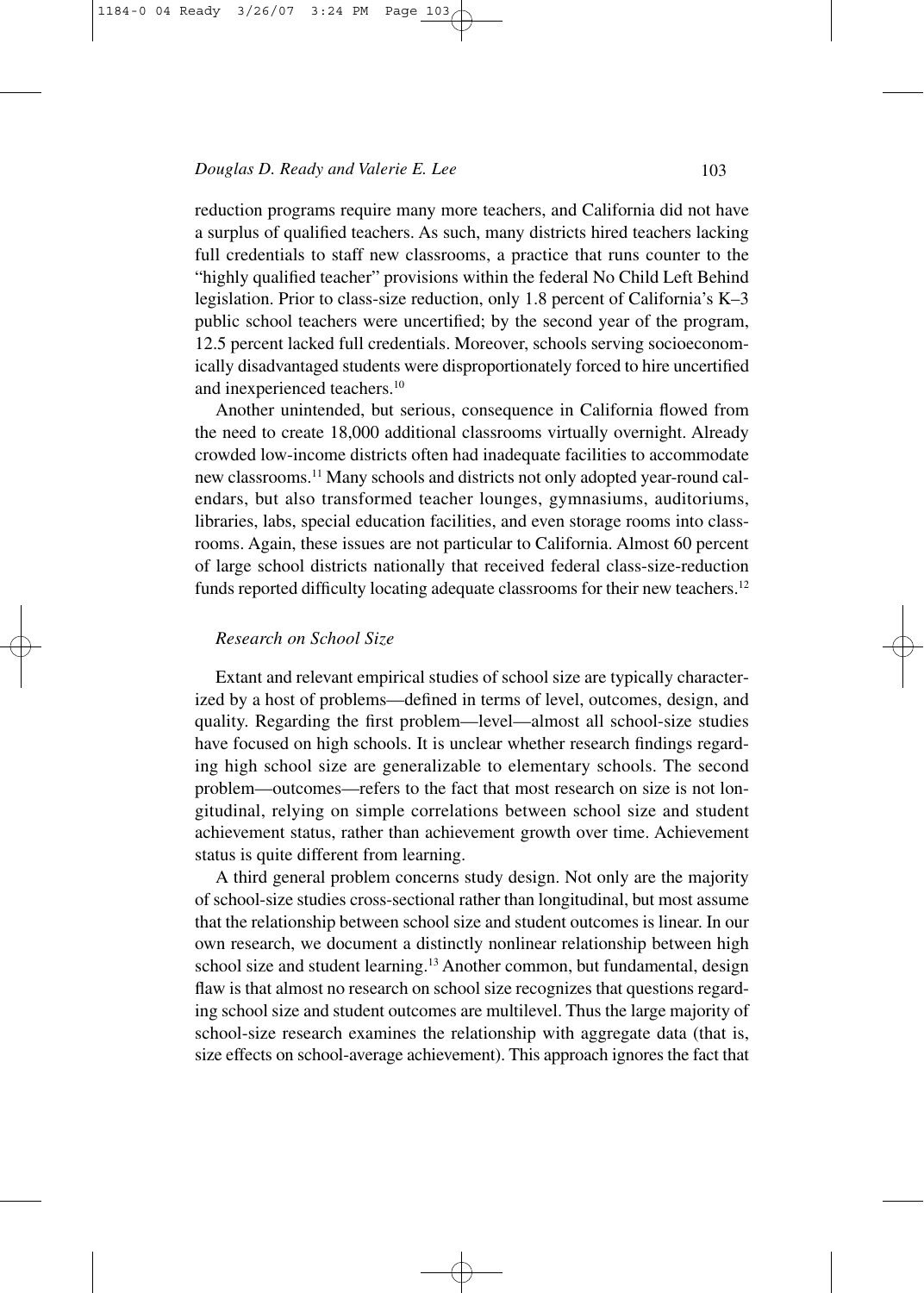size may differentially influence learning, based on students' social background. Moreover, size effects may interact with such basic school characteristics as racial or social class composition.14

Using multilevel methods and a longitudinal design, Lee and Smith conclude that achievement gains are largest in medium-size high schools (600–900 students), although schools with somewhat smaller enrollments are more equitable, in terms of the relationship between social background and achievement gains.15 Although the same size range is ideal in schools differentiated by their concentration of minorities and socioeconomic status (SES), size has stronger effects on student learning in schools educating less-advantaged populations. In another study, we explore how the size of Chicago's K–8 elementary schools influences achievement gains for seventh and eighth graders, both directly and through teachers' attitudes. That study finds favorable effects for smaller elementary schools (below 400 students) but no differences between medium and large schools (more than 750 students).16 Moreover, teachers' willingness to take responsibility for their students' learning is greater in smaller schools. A more thorough and complete review of the literature on school size is available in the paper by Darling-Hammond, Ross, and Milliken in this volume.

## *Research on Grade Span*

Another area that has received little empirical scrutiny is grade span, a concept that describes how many and which grades are included within a single school. There are both structural and philosophical reasons arguing for narrow versus broad grade spans. Much of the literature on grade span focuses on middle and junior high schools, neglecting elementary school configurations, where the construct is equally valid. The decision about what grades to include in which schools is generally guided by matters of practical necessity rather than educational value. The size of existing buildings, enrollments, and fiscal resources determines grade spans more often than thoughtful attention to children's social and academic needs.<sup>17</sup>

Our interest in grade span is twofold. First, grade configurations influence the social and academic characteristics of schools. Socially, broader grade spans within schools create opportunities for older children to act as role models for younger peers.18 These opportunities may occur both informally (for example, at recess and in the cafeteria) and formally (for example, through "reading buddy" and other activities). Academically, school principals craft goals for their school based partly on the grades the school serves. Principals in K–8 and K–12 schools are more likely to stress higher-order thinking over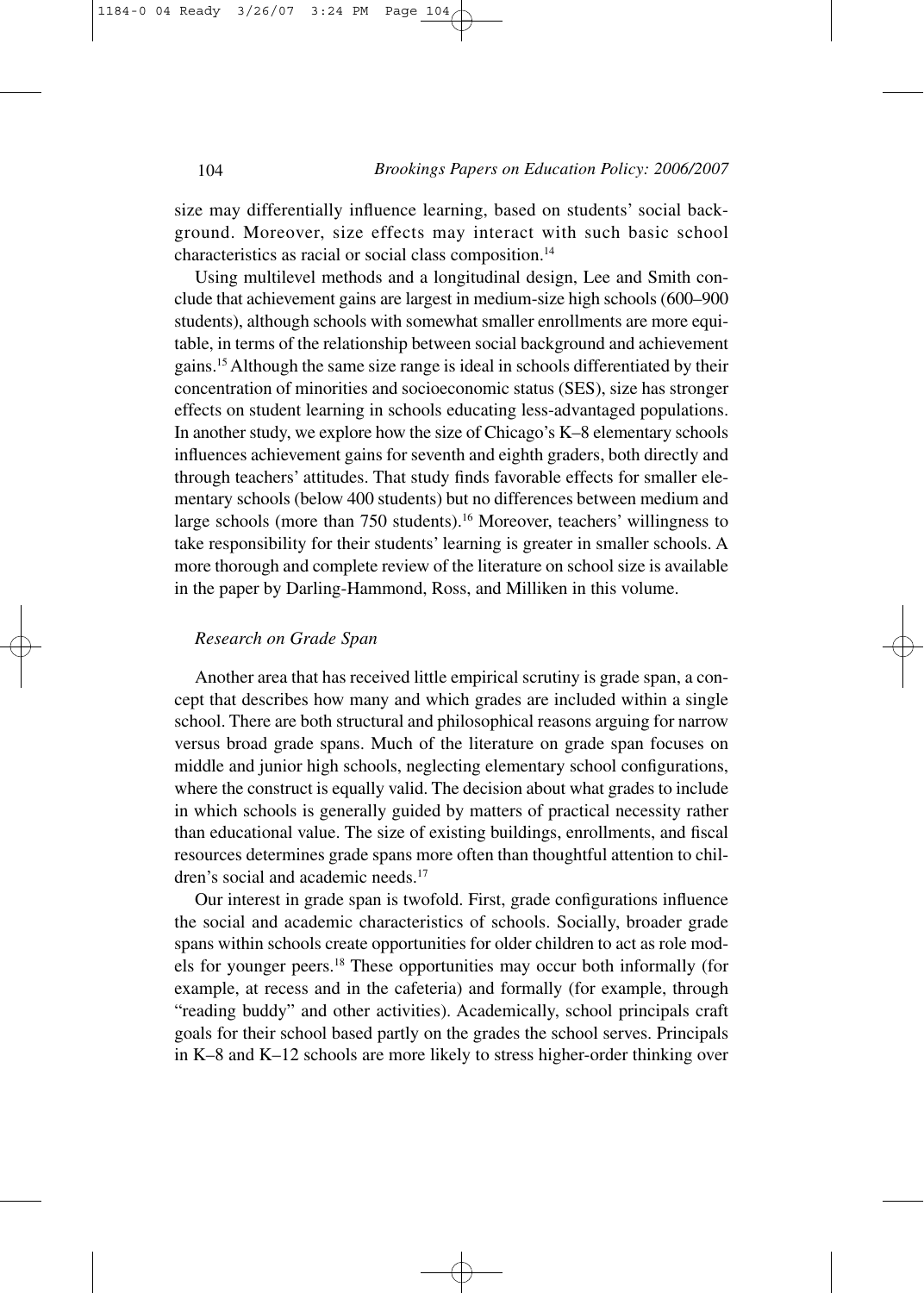basic skills than principals in schools enrolling lower grades.19 Moreover, broader grade spans facilitate teacher communication across grades, matching pedagogical strategies and expectations to children's developmental stages.20

Second, the grade configuration of elementary schools influences the number of children within each grade. Schools serving fewer grades typically have more students and classes per grade (for example, K–3); schools serving many grades typically have fewer students per grade (for example, K–8 and K–12). The same mechanisms may link school size and grade size to student outcomes. For example, schools that enroll more students per grade are more likely to sort students into tailored academic programs or even academically homogeneous classrooms, thus increasing the odds that children's learning will be stratified academically and socially. Indeed, some research uses grade size as a proxy for school size.<sup>21</sup> However, we choose to maintain an important distinction between these two elements of elementary school size.

## *Summary of Research on Size*

In general, extant research favors smaller educational contexts, defined both in terms of school size and class size. However, the strands of research examining class size and school size are curiously independent and seldom combined into a single study. Despite extensive literature on school size in high schools and class size in elementary schools, these bodies of research do not inform one another. Research on *school* size focuses almost exclusively on secondary schools, whereas research on *class* size focuses entirely on elementary schools (and really at the lowest grades). It seems reasonable to assume that these size elements are related in U.S. elementary schools, despite the paucity of research exploring the connection.

Although policymakers have recently embraced a strong advocacy of small high schools (not necessarily with empirical support), research on high school size may not be applicable to elementary schools. And despite the welldesigned Tennessee experiment, many nagging issues challenge the documented relationship between several elements of organizational size and student learning in elementary school. Although teachers at all levels favor smaller classes, basic issues of educational cost and efficiency cannot be ignored. In the policy arena, the size dimensions we consider in this study are amenable to direct policy manipulation. People who work in schools should recognize how the various elements of size work together—rather than thoughtlessly embrace the mantra that smaller is better. School practitioners, policymakers, and taxpayers may rightly ask, Better for whom? How small is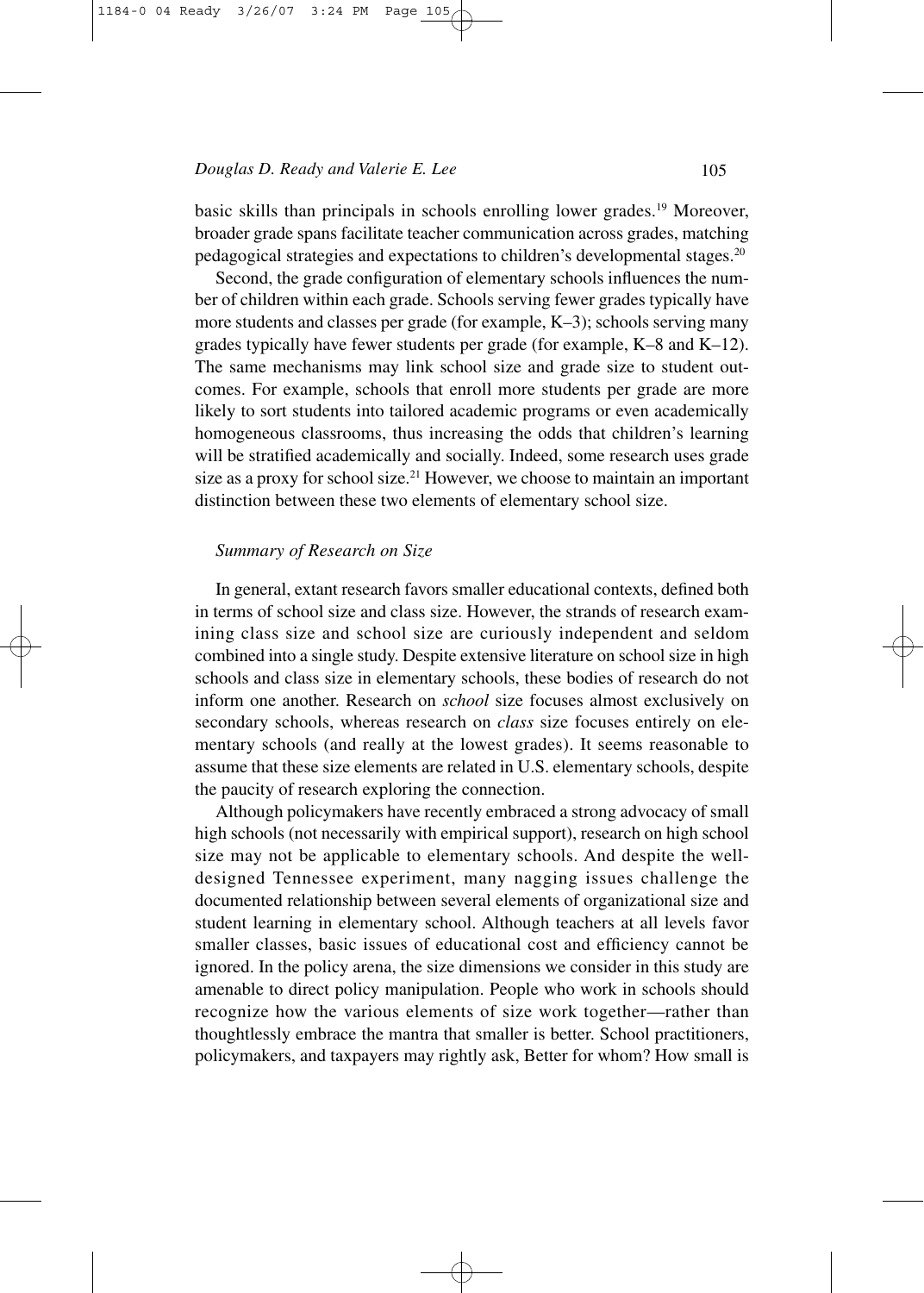"small"? Possibly better for some but harmful for others? In this study we bring together what are currently quite disparate strands of research to address some of these questions.

## **Research Questions**

Our exploration of these issues differs from extant studies linking size to student outcomes in four important respects. First, we focus on elementary school size. Second, we conceptualize the size of educational contexts quite broadly, focusing on the relative impacts of *class size* and *school size,* while simultaneously accounting for *grade span*. Third, we explore the effects of these structural characteristics of elementary schools on both learning and the equitable distribution of that learning by children's social background, particularly race or ethnicity and socioeconomic status. Fourth, our research design provides considerable methodological leverage with which to disentangle the confounding effects on student learning of student background and the size of elementary school contexts.

The paper is organized around three research questions:

—*Effects on learning trajectories.* How can we characterize the relationship between elementary class size, school size, and student learning in reading and mathematics over the kindergarten and first-grade years? Of particular interest is whether class size is related to student learning once we account for school size, and vice versa.

—*Size effects on the social distribution of learning.* Do the effects of school and class size differ for children of different social backgrounds? If so, are smaller classes and schools more important for more disadvantaged students?

—*Changes in size effects over time and subject.* To what extent do the effects of these various elements of size differ between kindergarten and first grade and between learning in literacy and in mathematics? In other words, are certain elements more important in kindergarten than in first grade or for the development of literacy rather than mathematics skills?

# **Method of Research**

This study is located within a type of research called "school effects," which investigates how school characteristics influence student outcomes. Most school-effects research centers on high schools. However, this type of research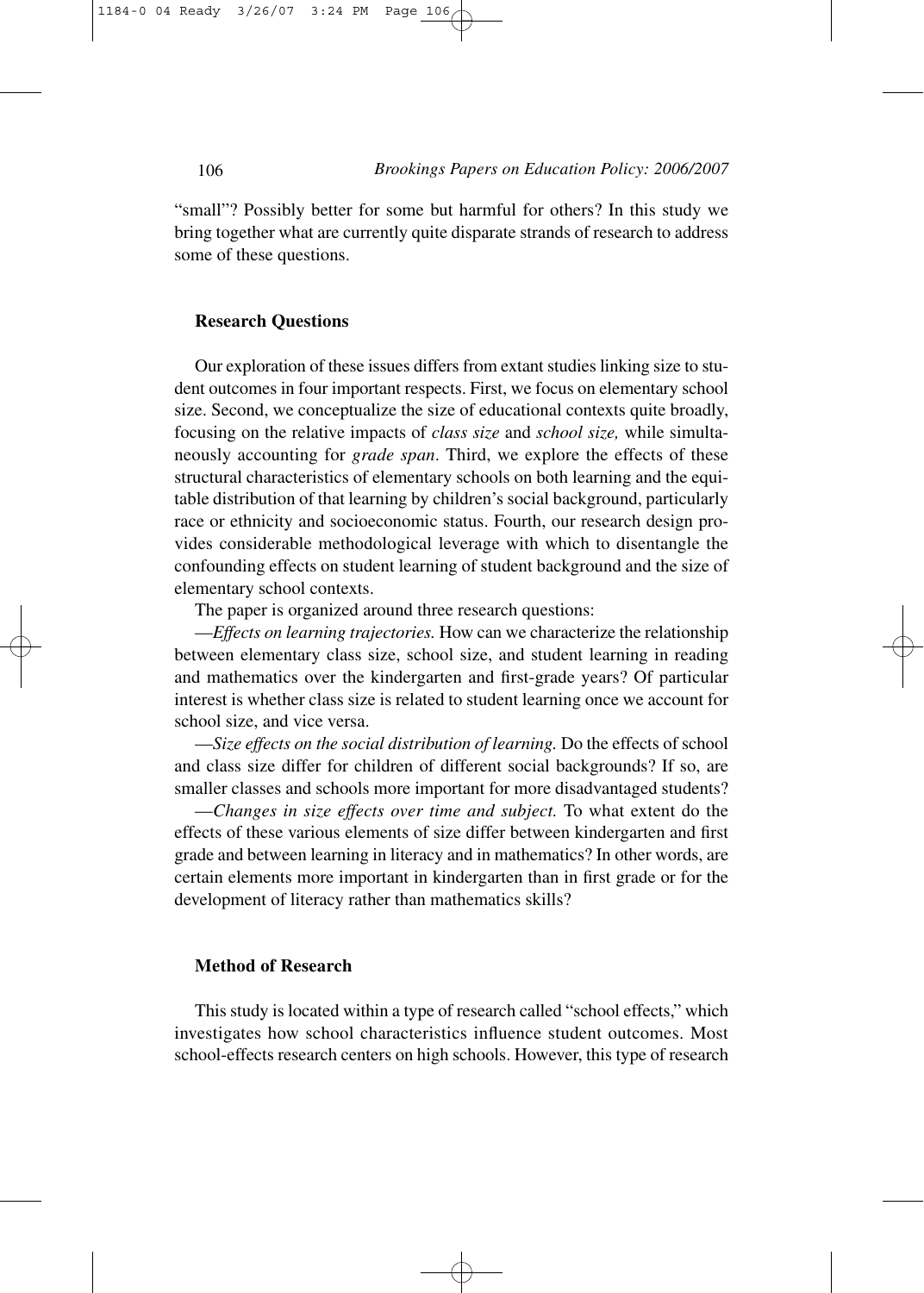in elementary schools flows from a seminal study by Barr and Dreeben.<sup>22</sup> A few recent studies also focus on elementary school effects.<sup>23</sup> The school-effects tradition capitalizes on a basic notion in education: nesting. That is, students are nested in classrooms, and classrooms are nested in schools. At each level of nesting, different policies and practices influence students' experiences. In this study, we conceptually and analytically nest students within schools. Although we could logically have the classroom as the unit of analysis, we do not pursue this approach for three reasons. First, two of the three size dimensions (school size and grade span) are school-level phenomena. Second, class size is typically a function of school enrollments and district policies; class sizes within schools vary little. Third, the structure of the data we use does not support the classroom as a separate unit of analysis.

### *Data*

In this study, we employ data from the Early Childhood Longitudinal Study, Kindergarten Cohort (ECLS-K). Sponsored by the National Center for Education Statistics (NCES), these data are ideal for studying how organizational size influences children's learning, particularly with the statistical methods discussed below. The ECLS-K collection of base-year (1998) data followed a stratified design structure. The primary sampling units were geographic areas consisting of counties or groups of counties from which about 1,000 public and private schools offering kindergarten programs were selected. A target sample of about twenty-four children was then drawn from each school. In this chapter, we employ the first four data waves of ECLS-K, which include information on the same children in the fall and spring of kindergarten (waves 1 and 2) and the fall and spring of first grade, with a random subsample in the fall (waves 3 and 4). Beyond testing children with one-on-one untimed achievement tests at each wave, data were also collected from parents through structured telephone interviews, from each child's teacher, and from schools.<sup>24</sup> These rich data allow researchers to capture a longitudinal picture of a recent, large, and nationally representative cohort of young children as they move through elementary school.

## *Growth Curves within an HLM Framework*

We employ hierarchical linear modeling (HLM) within a three-level growthcurve framework.<sup>25</sup> Specifically, we nest learning trajectories within children, who are nested within schools. Our level-1 HLM models estimate children's individual learning trajectories. At level 2, we model these learning trajectories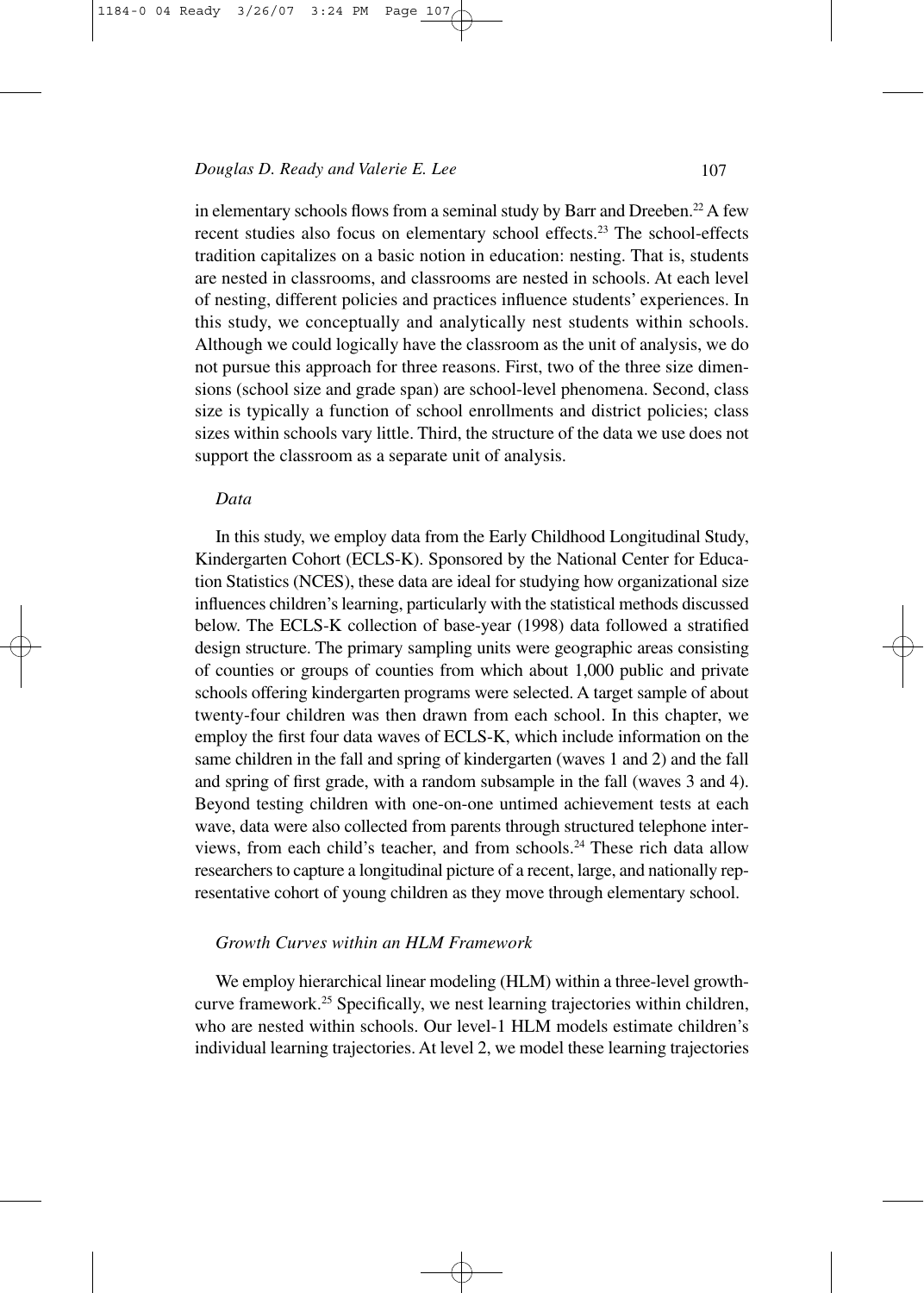as functions of children's social and academic background. At level 3—the focus of this study—we estimate the effects of organizational size on children's learning.

an alternate growth-curve approach. Quantitative researchers traditionally have used analysis of covariance (ANCOVA) or gain-score models to measure change over time within individuals. Over the past several decades, however, social scientists have concluded that estimating change based on only two data points is inherently inadequate.<sup>26</sup> Myriad statistical and substantive issues have driven this methodological shift, although one central concern is shared: traditional approaches assume that variance in the outcome remains steady over time. This assumption *itself* implies that growth trajectories among individuals are perfectly parallel, "an entirely unrealistic state of affairs [that] is obvious even at the most casual glance."<sup>27</sup>

As an alternative approach, educational researchers are increasingly using three or more data points to model growth rates and learning trajectories. Such analyses entail both within-individual and between-individual components.<sup>28</sup> The first analytic phase estimates the growth rates of individuals, while the second phase focuses on the detection and *explanation* of systematic variance in individual growth rates.29 An endless array of potential explanatory covariates exists, including the characteristics of individual children, their classrooms and teachers, schools, peers, and neighborhoods.30 Our examination of the relationship between components of elementary school size and cognitive growth falls within this relatively new analytic framework.

conceptualizing time. The ECLS-K data present a unique challenge to researchers interested in modeling children's cognitive growth over time. Longitudinal studies of student learning generally consider the timing of events as constant across cases (that is, "third grade" represents an identical value or construct). However, the dates on which the ECLS-K cognitive assessments were administered vary considerably across children, both within and between schools. This is understandable given the enormity of the data collection involved with ECLS-K and the time required for each one-on-one assessment. In addition to variability in testing dates, the starting and ending dates of academic years vary across schools.

The result of this variability in school exposure at each assessment is that children's opportunities to learn differed both within and between schools. For example, the time children were in school between the fall and spring kindergarten assessments ranged from almost four to over eight months, averaging about six months (although the school year is nine months). For some children, the fall assessments took place months into the school year and the spring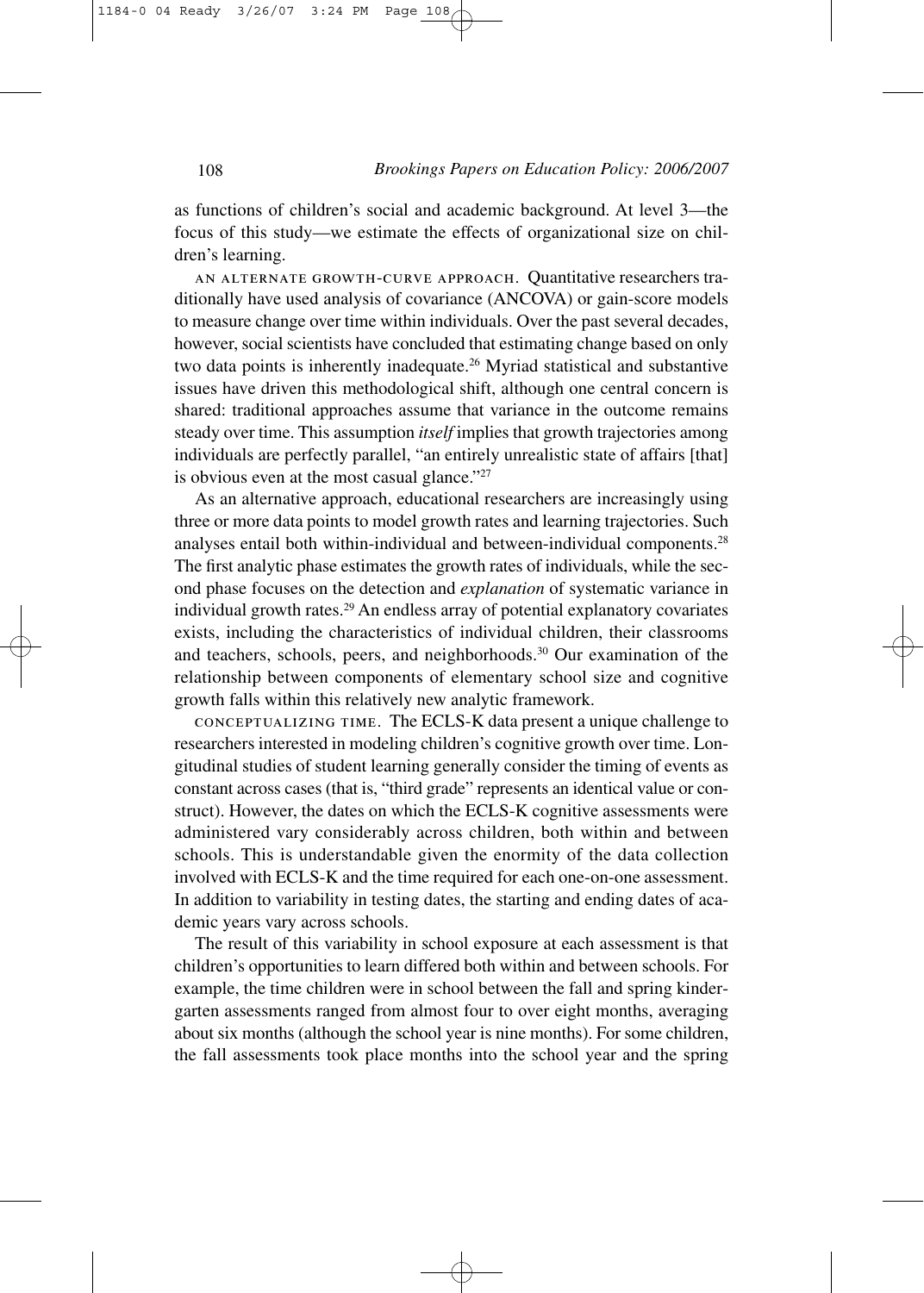assessments occurred several months before the end of the school year. As such, the assessments do not represent comparable events in time across children. Further complicating the analyses, children were in school for approximately half of the "summer vacation" between the spring kindergarten and fall first-grade assessments. Considering the rapid learning rates among young children, researchers who employ the ECLS-K data must take these concerns into account.31

Despite these analytic challenges, the structure of the ECLS-K data provides a unique methodological opportunity. Our level-1 models include three timevarying covariates that indicate individual children's exposure to school at each assessment: months of exposure to kindergarten, months of exposure to summer between kindergarten and first grade, and months of exposure to first grade. For example, at the time of the first assessment the average child had been "exposed" to more than two months of kindergarten, but zero months of summer and zero months of first grade. With the second assessment, the average child had experienced more than eight months of kindergarten but had not been exposed to summer or first grade. At the third assessment, the average child had been exposed to 9.5 months of kindergarten (a full year), 2.7 months of summer (the traditional summer vacation), and more than a month of first grade. At the point of the fourth and final assessment, the average child had been exposed to 9.5 months of kindergarten, 2.7 months of summer, and more than eight months of first grade.

These three measures of school exposure—each linked to the four assessment dates—allow us to model four distinct parameters: *initial status*, or children's achievement as they began kindergarten (literally, predicted achievement with exposure to zero days of kindergarten, zero days of summer, and zero days of first grade). Rather than initial *status*, the three remaining parameters are linear *learning* rates or slopes over *the kindergarten year*, *the summer between kindergarten and first grade*, and *the first-grade year*. Again, the variability in testing dates permits this "slopes as outcomes" approach, where the slopes are adjusted for exposure to school. An additional benefit of this approach is that at each analytic level, all coefficients are in an easily interpretable metric: points of learning *per month* in kindergarten, summer, and first grade. We also present our class-size and school-size estimates in effect-size (standard deviation) units. In this chapter, we focus on the estimates obtained from the kindergarten and first-grade parameters, which address our questions regarding the influence of educational size on student learning.<sup>32</sup>

learning patterns in ecls-k. As our focus in this study is on learning rather than achievement, we explore learning patterns from children's entry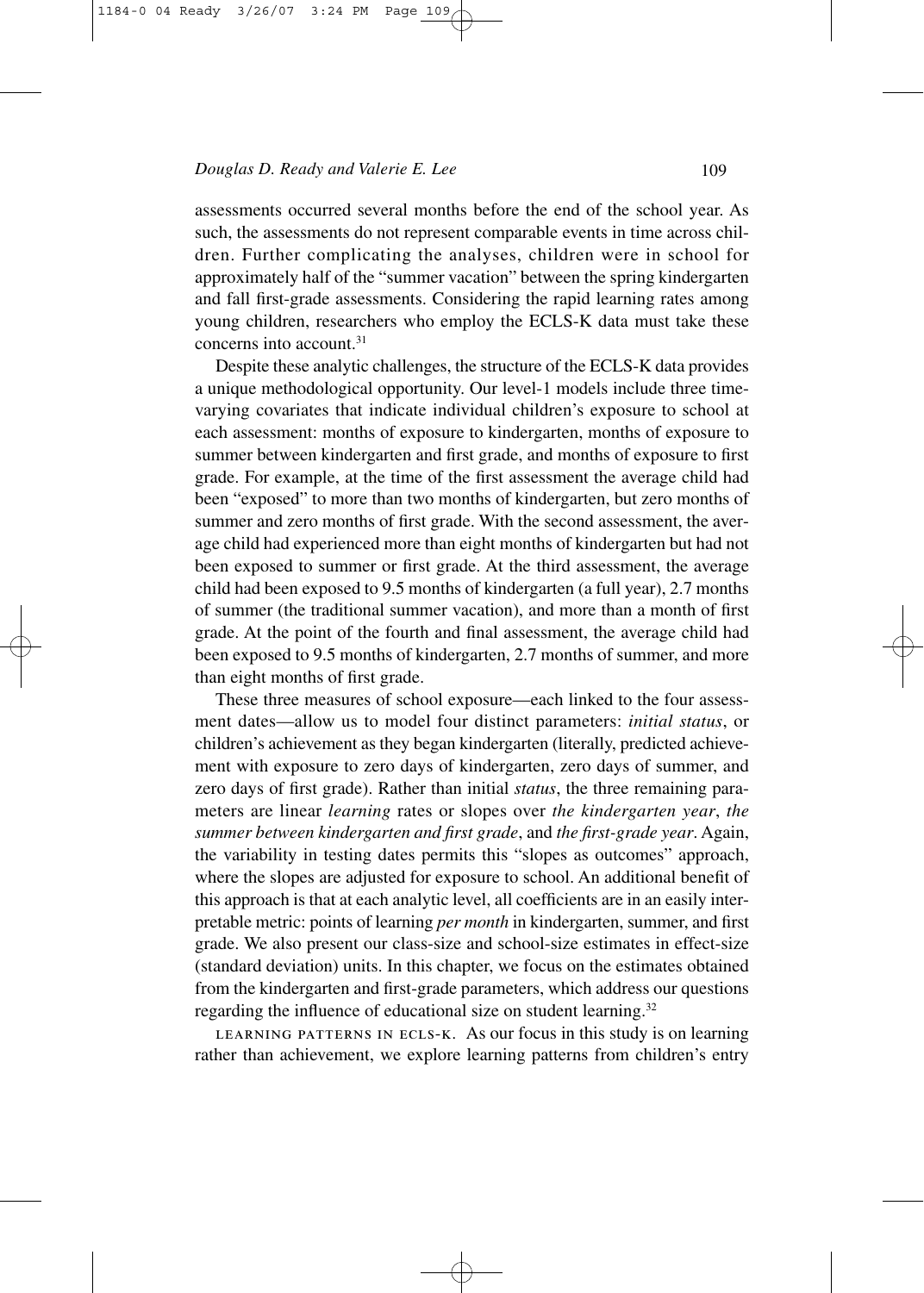into kindergarten to the end of first grade. Figure 1 displays young children's observed learning trajectories during this period. As these learning trajectories are constructed from test scores, in the metric of the IRT (item response theory) equated number-right scores available in ECLS-K, the scales differ for reading and math. Panel A depicts learning in reading; panel B depicts learning in mathematics. On average, the first testing occurred in late October 1998, the second in early May 1999, the third in early October 1999, and the fourth in early May 2000. Thus the observed trajectories begin and end on those dates.

The panels in figure 1 suggest three similar trends for both subjects. First, we see a pattern of continual growth (or learning). Young children's achievement in these subjects increases steadily. Second, we see a slight decline in the learning slope over the summer between kindergarten and first grade, more so in reading than in math. Third, we see a slightly higher learning slope in first grade than in kindergarten. These slope variations are more noticeable in reading than in math.

Recall that our basic HLM growth-curve models estimate four learning parameters in each subject: initial status, monthly achievement gain over the kindergarten year, monthly gain over the summer, and monthly gain over the first-grade year. Figure 2 displays these patterns, in which achievement growth is adjusted for differences between when schools actually opened and closed and when the tests were administered to each child. The slopes of the lines in figure 2 may be expressed in a monthly learning metric.

Estimates of the four parameters of interest—initial status and the three gain slopes—from figure 2 indicate that results in figure 1 are misleading in three ways. First, initial status (achievement at entry into kindergarten) is overestimated in figure 1, as the first testing was nearly two months (sometimes more) into the school year. Estimated initial status in September, from figure 2, is a few test points lower than the observed achievement several weeks later. Second, the time gap between the second and third assessments in figure 1 is too wide to isolate true summer learning (that is, only those months when school is not in session), as both assessments were made during the school year. In figure 2, learning trajectories extend across the entire kindergarten and firstgrade school years, coinciding with the average time of school closing at the end of kindergarten and opening at the beginning of first grade. In-school time periods average 9.5 months; summer averages 2.7 months. Third—and most important—the slopes of the lines for the three growth parameters in figures 1 and 2 are different, especially during the summer. The estimated learning slopes are slightly steeper for the in-school periods in figure 2 than in figure 1. The most striking comparison shows that the estimated summer learning slope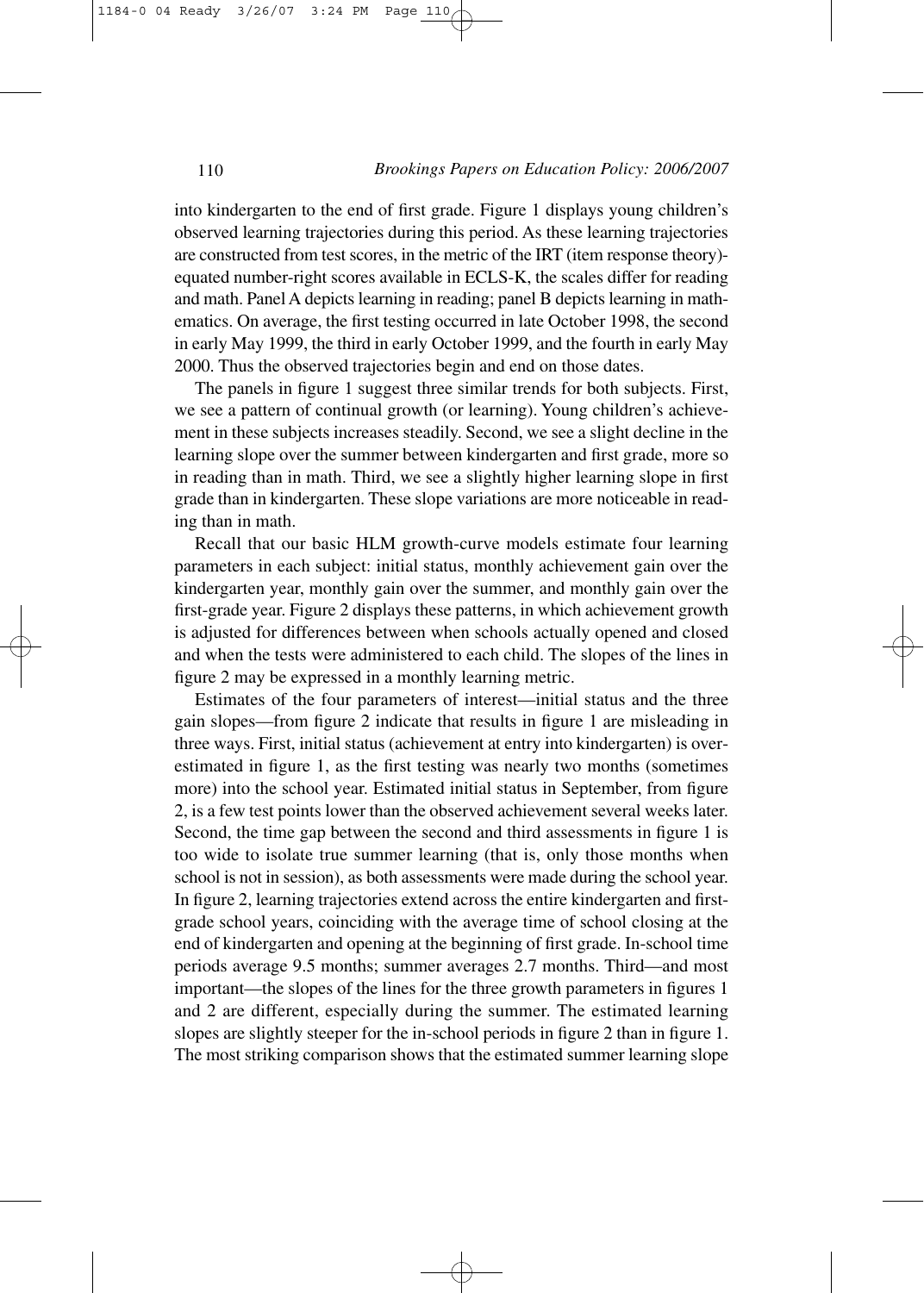# **Figure 1. ECLS-K Overall Learning Trajectories Based on Average Testing Times**



Panel A. Reading achievement (HLM estimated scores)

Panel B. Math achievement (HLM estimated scores)



Source: Authors' calculations using ECLS-K data. HLM = hierarchical modeling.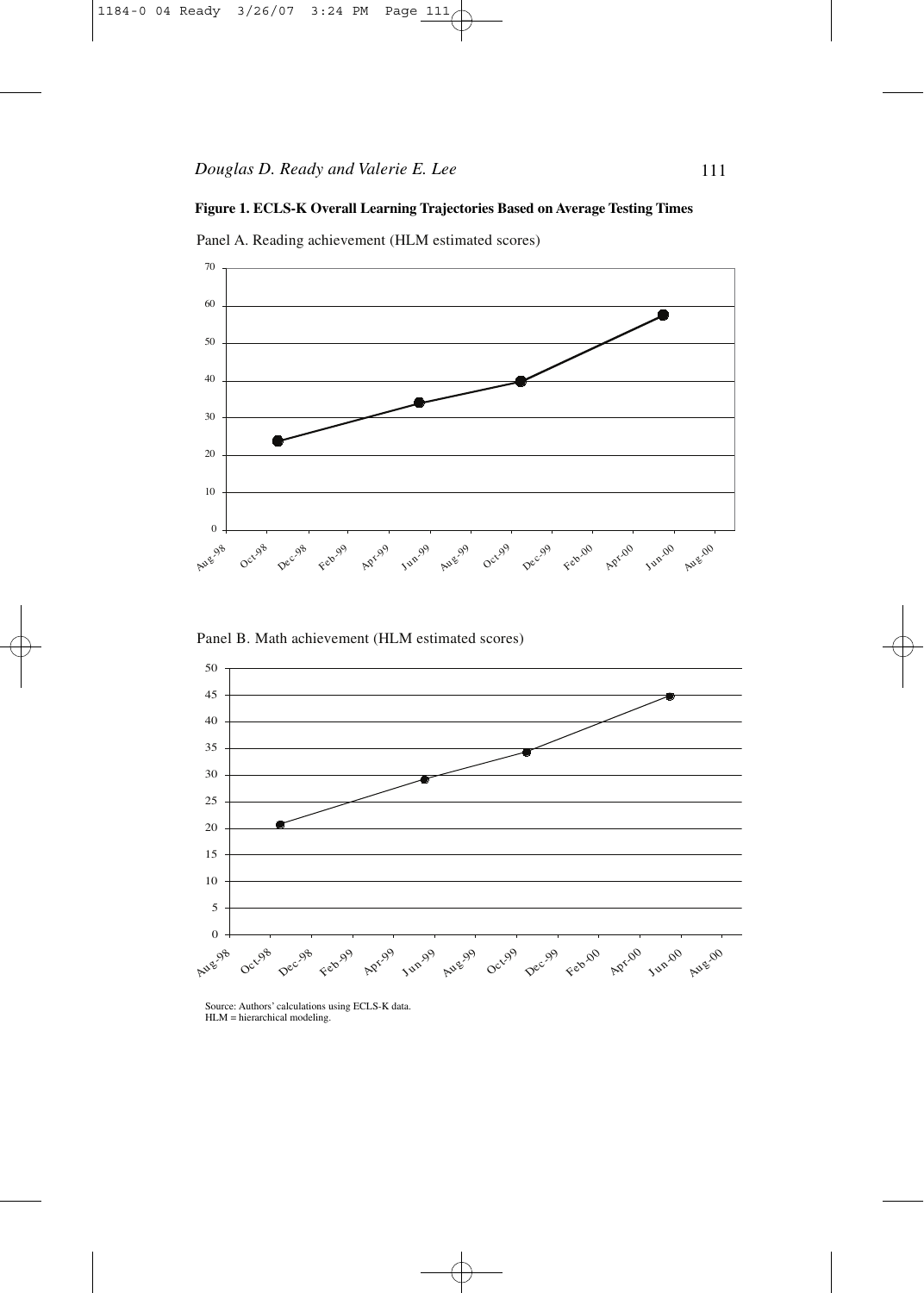



Reading achievement (HLM estimated scores)

Math achievement (HLM estimated scores)



Source: Authors' calculations using ECLS-K data. HLM = hierarchical modeling.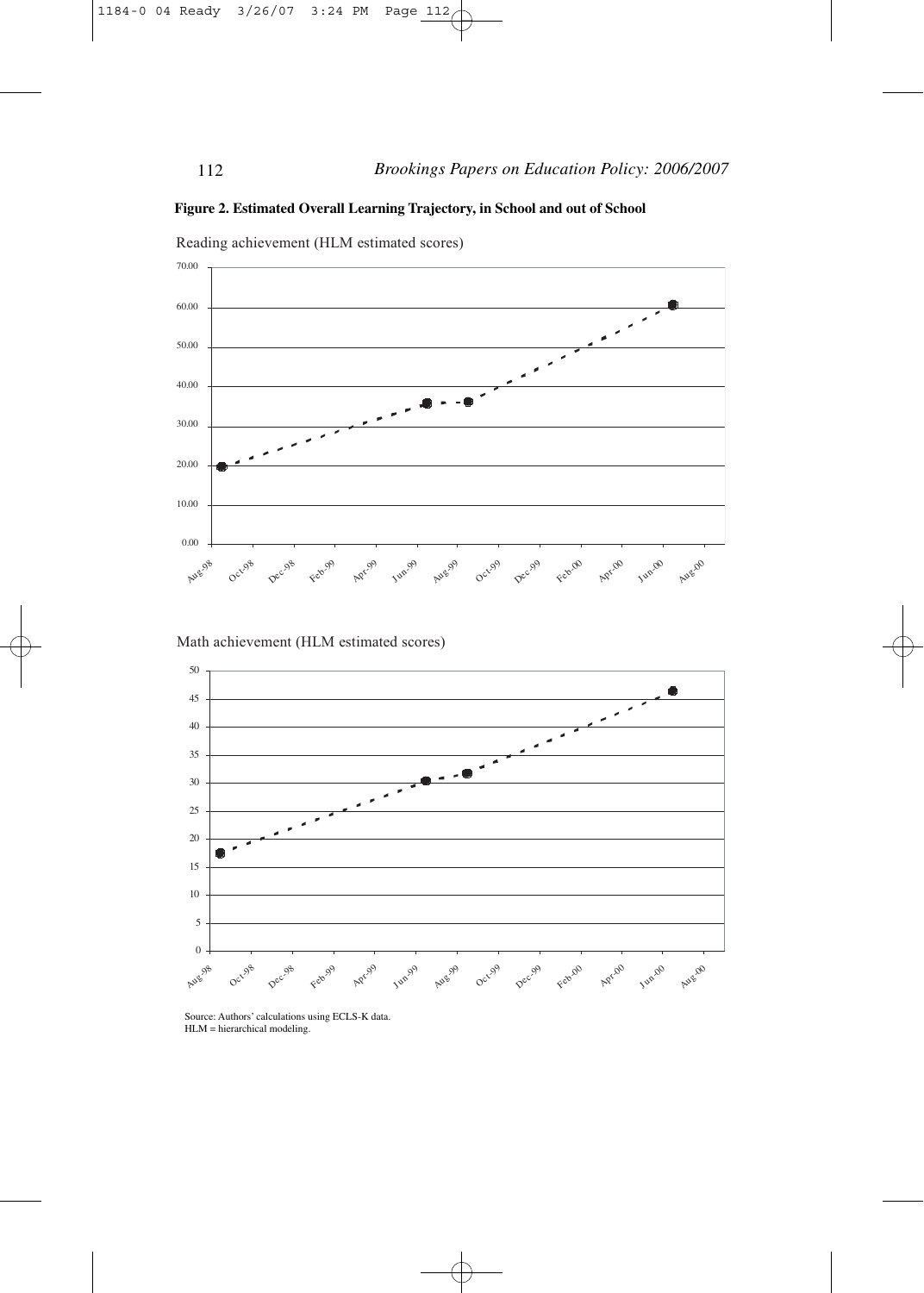for reading in figure 2 is nearly flat when we model true out-of-school learning (rather than learning between the two assessment time points).

WEIGHTS. Because ECLS-K used a multistage stratified sampling design, the data include a series of design weights. As with other longitudinal NCES data sets, analyses using ECLS-K require the use of weights to compensate for unequal probabilities of selection within and between schools (for example, the intentional oversampling of Asian and Pacific Islander children) and nonresponse effects. Although our growth-curve models consider achievement at four waves of the ECLS-K data, the "1234" panel ECLS-K weights are only defined for children in the sample at time 3. Hence the use of those weights automatically restricts the sample to that small subgroup of children and schools with data at the beginning of first grade. Instead, these analyses employ the "124" panel weights, which retain the larger sample. Our descriptive and analytic analyses employ a child-level weight (C124CW0) to compensate for differential sampling both within and between schools. We use the ECLS-K school-level weight (S2SAQW0) with our school-level descriptive and multilevel analyses. Both weights are normalized to a mean of 1 to reflect the actual (smaller) sample sizes.

analytic sample. From the full ECLS-K sample, we constructed our analytic sample in two stages. First, we selected children who had a nonmissing weight, remained in the same school in kindergarten and first grade, advanced to the first grade following the 1998–99 kindergarten year, had complete data on gender, race or ethnicity, and socioeconomic status, and had test scores for at least three of the four literacy and mathematics assessments. We then selected schools that had a nonmissing weight, were not year-round schools, were public schools that offered kindergarten and first grade, and enrolled at least five ECLS-K children.<sup>33</sup> Our final analytic sample includes 25,545 literacy and 25,545 mathematics test scores nested within 7,740 children, who are nested within 527 public schools. An analysis of missing data revealed that our subsample is somewhat more socioeconomically advantaged than the full ECLS-K sample, with fewer language-minority children and fewer children from the lowest SES quintile. The loss of lower-SES and languageminority children mostly occurred when the sample was restricted by available test scores, as all testing was in English.

### *Measures*

A central task of this study is to consider the most fruitful way to conceptualize various elements of public elementary school size. Although we had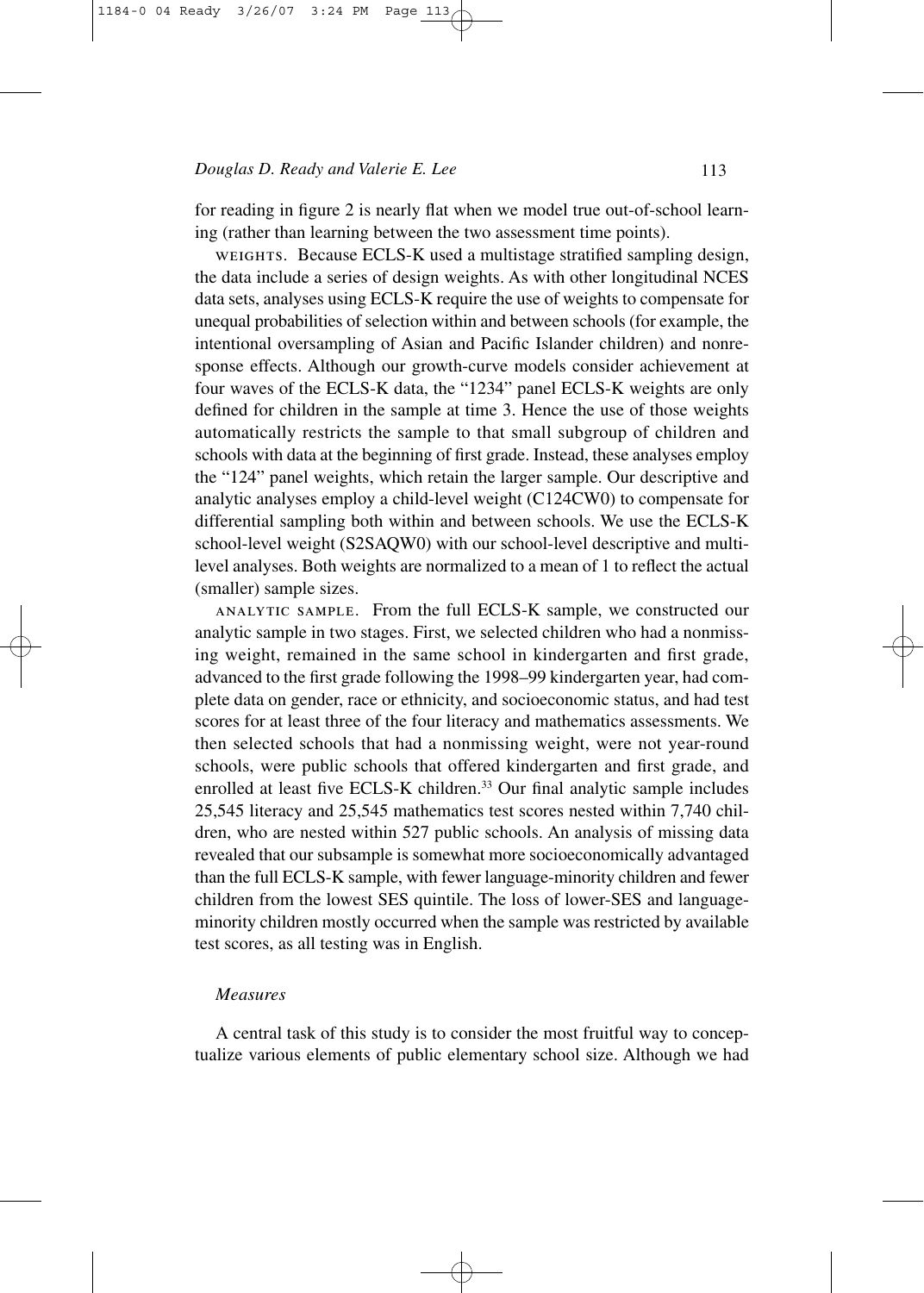intended to include grade cohort size as a separate element, we found that kindergarten and first-grade cohort size was highly correlated with school size  $(r = 0.75)$ . This is reasonable, given that elementary schools with larger enrollments generally enroll more students at each grade. However, this finding means that grade cohort and school size are not independent constructs. The focus of our study is on the effects of class size and school size on children's learning in the early grades.

class size. Because ECLS-K sampled only a modest number of children per school, most within-classroom sample sizes are quite small. This sampling design precluded our ability to conceptualize the classroom as a separate unit of analysis. Using an HLM fully unconditional model, we found that the vast majority (over 85 percent) of variance in class size is between (rather than within) schools. That is, classes at the same grade within the same school were very likely to enroll close to the same number of children. Thus we decided to consider class size as school-level aggregates (that is, separate averages of the kindergarten and first-grade class sizes in each school). Based on the Tennessee class-size parameters, we designated classes enrolling seventeen or fewer children as "small classes." For reasons discussed below, we designated classes enrolling twenty-five or more children as "large classes." In our multivariate HLM analyses, we compare schools with these large and small classes to those with medium-size classes (between seventeen and twenty-five students).

Neither the Tennessee nor the Wisconsin class-size experiments examined medium-size classrooms. Classrooms with enrollments between seventeen and twenty-two did not participate in Project STAR, and Wisconsin's SAGE program involved no classrooms enrolling between fifteen and twenty-one students. This is quite understandable, in that these evaluations sought to maximize their ability to identify class-size effects. However, the nationally representative ECLS-K data we employ in this study indicate that, in roughly half of all public schools, medium-size kindergarten and first-grade classrooms (enrollments between seventeen and twenty-five students) are the norm. Moreover, the Tennessee and Wisconsin experiments suffered from restricted class-size ranges: no classrooms in either experiment enrolled more than twenty-six students. The ECLS-K data again indicate that a considerable number of U.S. public school students in kindergarten and first grade are enrolled in classrooms larger than this. As such, the parameters of the "large" classrooms in this study are somewhat larger than those in either the Tennessee or the Wisconsin experiments.

school size. For three reasons, we chose not to employ a continuous measure of school size in our statistical models. First, the variable measuring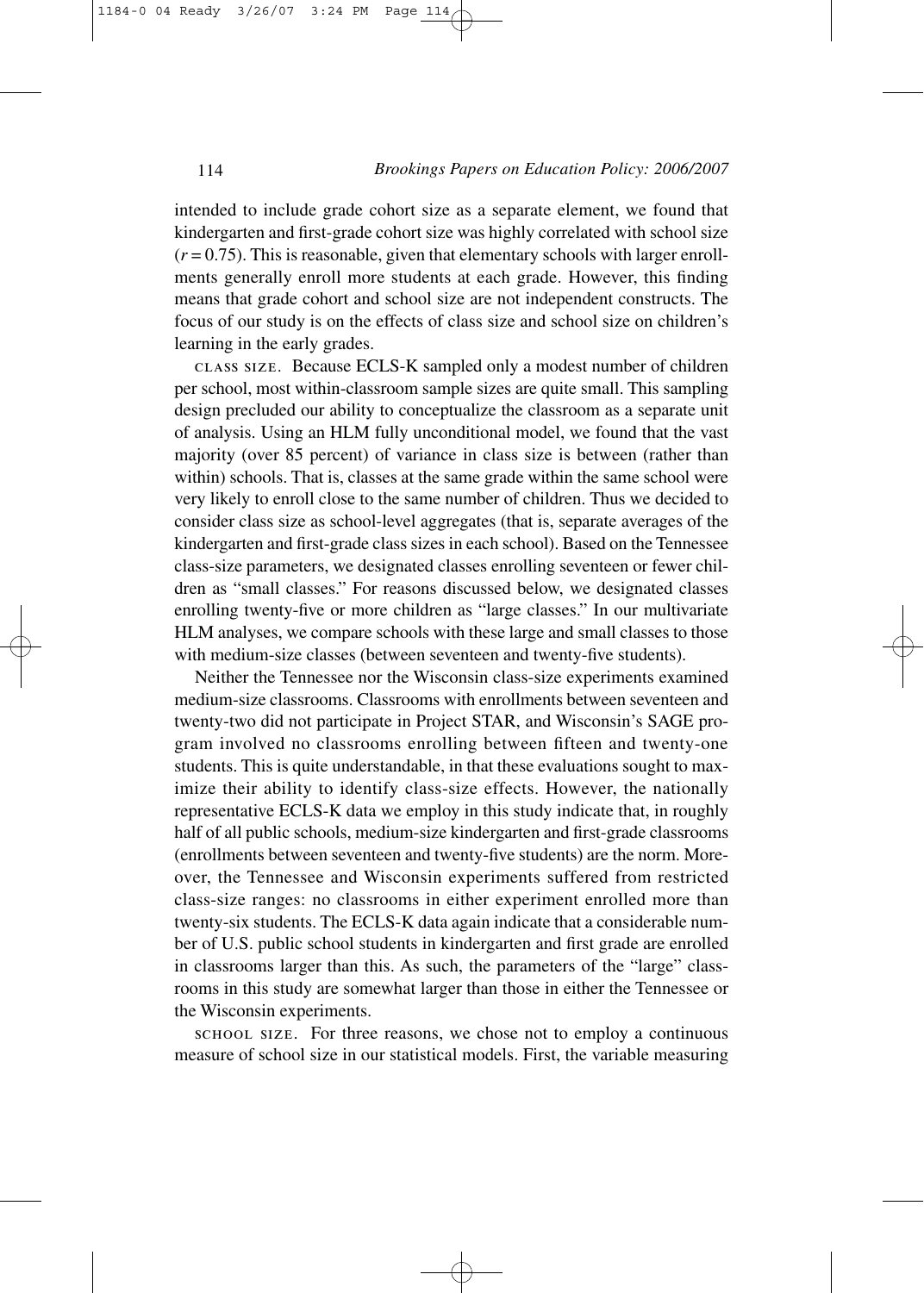elementary school size is positively skewed, with many more small than large schools. This non-normal distribution precludes its use as a continuous measure in our multivariate analyses, which assume normal distributions. Second, our previous research on school size suggests nonlinear relationships between school size and student learning.<sup>34</sup> Third, in addressing issues of interest to policymakers and school administrators, it is helpful to offer results that have clear substantive meaning. Although we could have transformed our school size measure using the natural logarithm, describing results in terms of "log size" can be a cumbersome venture. Thus we have constructed a series of dummy variables that identify small schools (fewer than or equal to 275 children), medium-small schools (276–400), medium-size schools (401–600), mediumlarge schools (601–800), and large schools (more than 800 students). In our multivariate analyses, medium-size schools are the uncoded comparison group.

dependent measures: cognitive assessments. Each ECLS-K cognitive assessment was administered individually, with an adult assessor spending fifty to seventy minutes with each child at each testing wave.<sup>35</sup> The literacy assessment at each wave was designed to measure both basic literacy skills (print familiarity, letter recognition, beginning and ending sounds, rhyming sounds, word recognition) as well as more advanced reading comprehension skills (initial understanding, interpretation, personal reflection, and ability to demonstrate a critical stance). These advanced literacy skills, which were assessed through verbal dialogue between the child and the assessor, measured children's ability to identify the main points of a passage and connect text to their own personal experiences and assessed their critical thinking skills and ability to distinguish real versus imaginary content. Mathematics assessment items were designed to measure conceptual and procedural knowledge and problem solving, with items equally divided between number sense and measurement. The scores on both the reading and mathematics assessments at each wave were equated separately using item response theory, in order to make them appropriate measures of change over time. Our analyses use the IRTscale scores.<sup>36</sup>

social and academic background. Children's socioeconomic status is captured with a composite measure of parents' income, education, and occupational prestige (a *z* score;  $M = 0$ ,  $SD = 1$ ). Our analyses also employ a dummy-coded gender measure (girls  $= 1$ , boys  $= 0$ ) and a measure indicating whether the child was a member of a traditionally underperforming racial or ethnic group (Hispanic, African American, Native American, and multiracial children  $= 1$ , white and Asian children  $= 0$ ). The models further account for children's age (in months), whether the child lived in a single-parent home (yes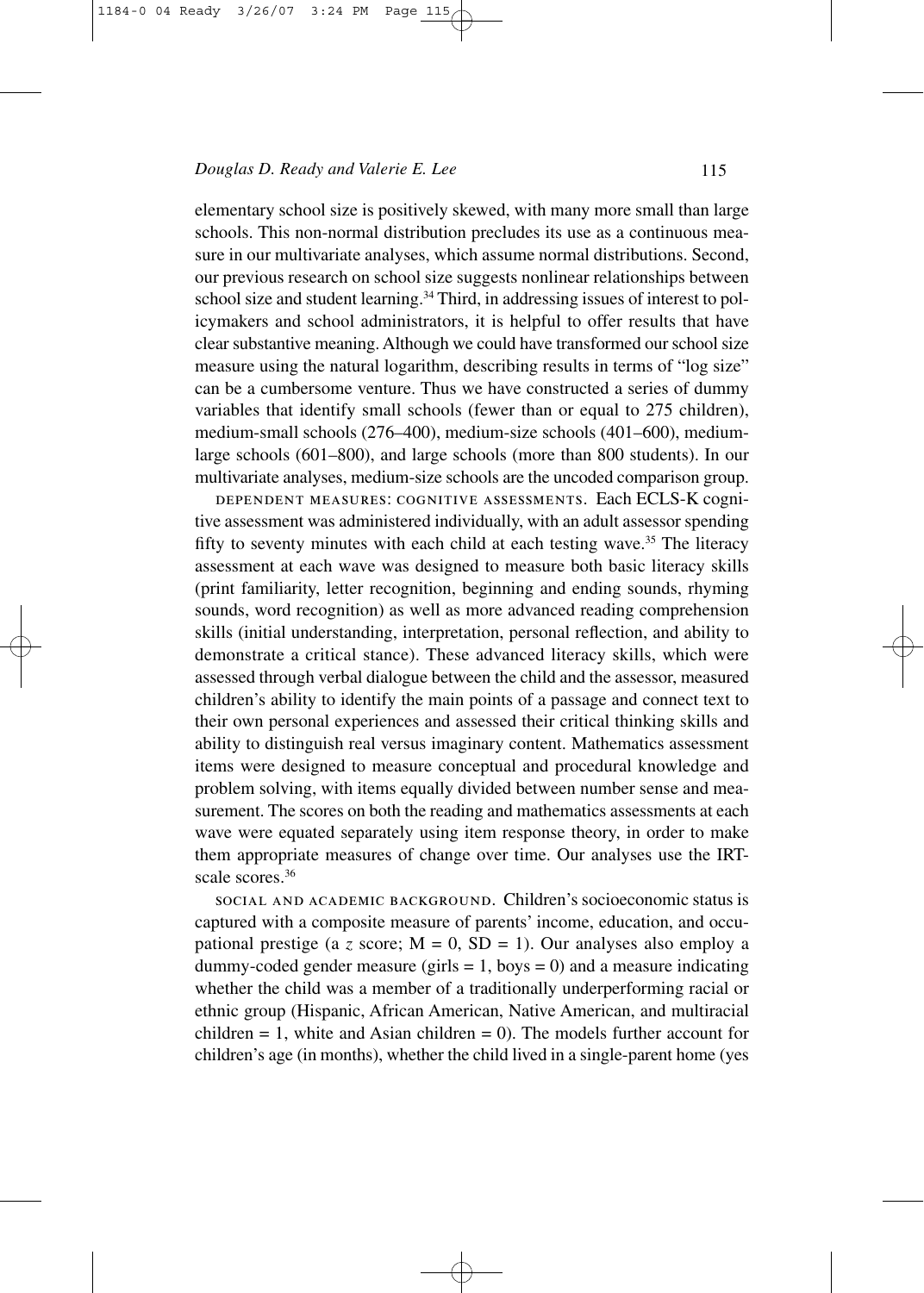$= 1$ , no  $= 0$ ), and whether a language other than English was the primary home language (yes  $= 1$ , no  $= 0$ ). Academic background is captured by whether the child was repeating kindergarten (yes =  $1$ , no = 0) and attended full-day kindergarten (yes  $= 1$ , no  $= 0$ ).

school characteristics. The focus of this research is our level-3 (between-school) HLM models. In addition to the average class-size and school-size measures discussed above, to capture grade span we use a set of dummy-coded indicators to identify primary (K–3) schools, K–8 schools, and K–12 schools, which are each compared to elementary (K–6) schools in our multivariate HLMs. Our school-level models also incorporate composition controls for school-average SES (a *z* score) and high-minority enrollment (a dummy variable indicating non-white and non-Asian enrollments above 33 percent). Due to documented associations between urbanicity and school size, we include dummy-coded indicators of school location (large city, medium city, rural–small town, each compared to suburbs–urban fringe).

# **Results**

We present both descriptive and multivariate results. Our descriptive results provide information about both children and schools, organized by the size of their classes and schools. We tested group mean differences for statistical significance with *t* tests (for continuous variables) and cross-tabulations (for categorical variables). We present our within-school and between-school multivariate and multilevel HLM results separately. Our within-school results describe the relationships between child-level characteristics and student learning. Our between-school models explore the effects of elementary school organizational size on student learning—the focus of this paper. All HLM results in tables are presented in the test score points per month (ppm) metric described earlier, although we also convert some to effect sizes (ES) and annual test-score point differences.

## *Descriptive Results*

Table 1 presents information about schools and students organized by school size. A linear relationship is evident between school size and average kindergarten and first-grade class size, although the differences are small and mostly not statistically significant. We find stronger evidence of a (curvilinear) relationship between average-SES and school size. A 0.4 standard deviation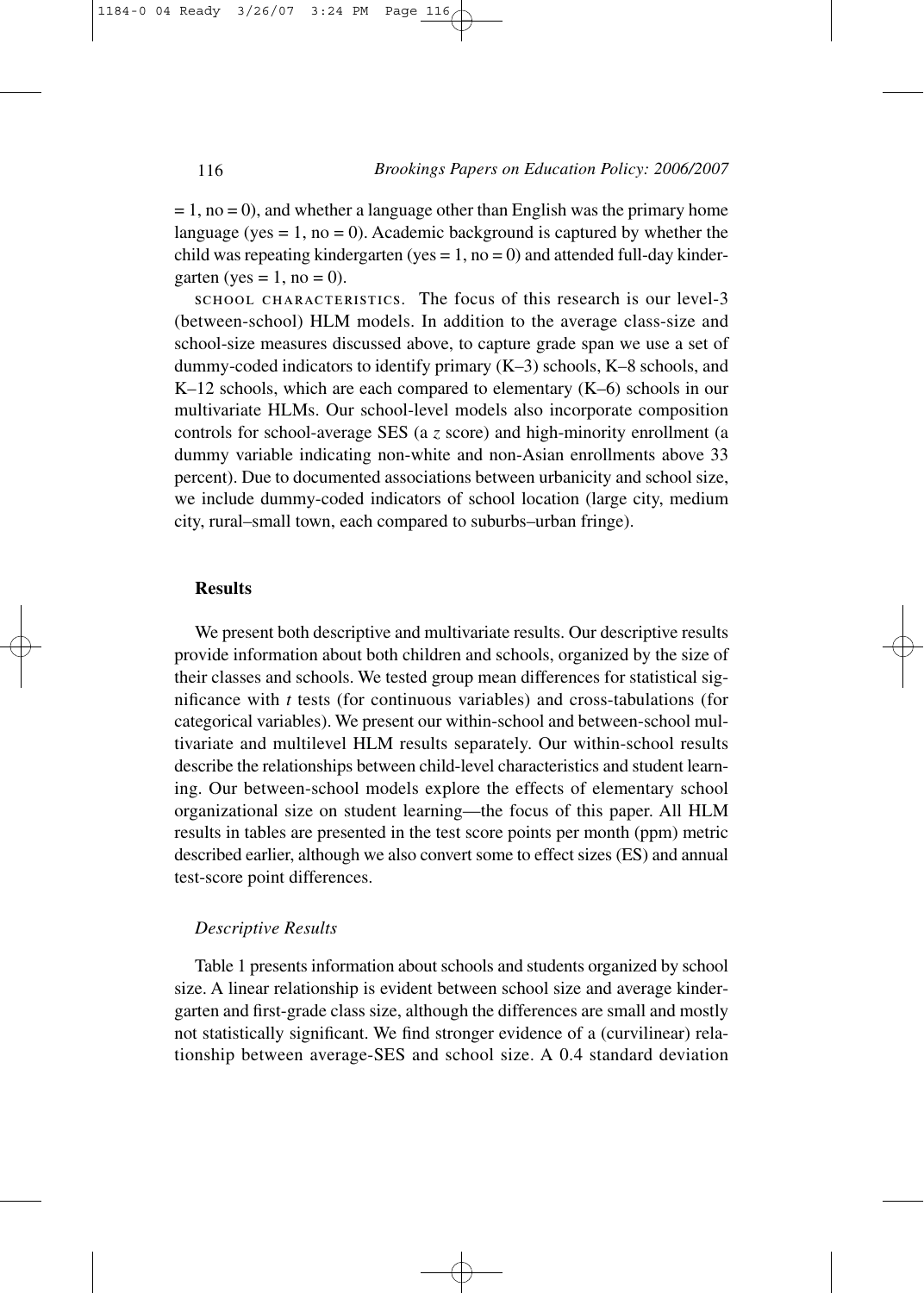| <i>Indicator</i>                          | Small<br>school | small<br>school | Medium- Medium-<br>size<br>school | Medium-<br>large<br>school | Large<br>school |
|-------------------------------------------|-----------------|-----------------|-----------------------------------|----------------------------|-----------------|
| Schools ( $N = 527$ )                     |                 |                 |                                   |                            |                 |
| Sample size                               | 110             | 128             | 171                               | 80                         | 38              |
| Average kindergarten class size           | 19.3            | 20.2            | 20.7                              | 21.5                       | 22.2            |
|                                           | (5.9)           | (4.6)           | (4.8)                             | (3.9)                      | (3.7)           |
| Average first-grade class size            | 18.2***         | 19.3            | 20.4                              | 21.4                       | 21.2            |
|                                           | (4.8)           | (3.0)           | (3.2)                             | (3.1)                      | (4.2)           |
| Average socioeconomic status <sup>b</sup> | $-0.3*$         | $-0.1$          | 0.1                               | 0.1                        | $-0.2*$         |
|                                           | (0.7)           | (0.9)           | (1.1)                             | (1.0)                      | (1.0)           |
| Percent high-minority school <sup>c</sup> | 18.2**          | 24.2            | 33.1                              | 33.8                       | 44.7            |
| Percent primary school (K-3)              | $18.2***$       | 6.3             | 4.6                               | 5.0                        | 2.6             |
| Percent elementary school (K-6)           | $64.5***$       | 82.7            | 83.9                              | 82.5                       | 86.8            |
| Percent K-8 school                        | 11.8            | 7.9             | 6.3                               | 10.0                       | 10.5            |
| Percent K-12 school                       | 5.5             | 3.1             | 5.2                               | 2.5                        | 0.0             |
| Percent large city                        | 9.1             | 7.0             | 10.9                              | $21.3*$                    | 18.4            |
| Percent medium-size city                  | 20.9            | 22.6            | 24.6                              | 17.5                       | 13.2            |
| Percent suburban or urban fringe          | $20.0***$       | 32.8            | 38.9                              | 48.8                       | 50.0            |
| Percent small town or rural               | 50.0***         | 32.6            | 25.3                              | $12.5*$                    | 18.4            |
| Students ( $N = 7,740$ )                  |                 |                 |                                   |                            |                 |
| Sample size                               | 1,004           | 1.510           | 2,733                             | 1,615                      | 878             |
| Socioeconomic status <sup>b</sup>         | $-0.2***$       | $-0.1***$       | 0.0                               | 0.1                        | $-0.1*$         |
|                                           | (0.9)           | (1.0)           | (1.0)                             | (1.0)                      | (0.9)           |
| Age (months)                              | 66.1            | 66.1            | 66.1                              | 66.4                       | 66.2            |
|                                           | (4.2)           | (4.2)           | (4.2)                             | (4.2)                      | (4.3)           |
| Percent female                            | 51.3            | 46.3            | 49.2                              | 47.7                       | 48.8            |
| Percent full-day kindergarten             | 49.2            | 48.9            | 51.0                              | 59.2***                    | 71.9***         |
| Percent minority (non-white or non-Asian) | $24.0***$       | 28.5            | 31.3                              | 33.4                       | 34.5            |
| Percent English as a second language      | $3.6***$        | $3.2***$        | 6.7                               | 7.6                        | 8.0             |
| Percent single-parent family              | 23.3            | 23.6            | 22.5                              | 23.8                       | 22.4            |
| Percent repeating kindergarten            | $4.8*$          | 2.7             | 3.1                               | $4.9**$                    | 2.7             |

## **Table 1. Descriptive Statistics for Schools and Students, by School Sizea**

Source: Authors' calculations using ECLS-K data.

 $* p < 0.05$ ;  $** p < 0.01$ ;  $*** p < 0.001$ .

a. Unweighted *N* = 7,740 children nested within 527 public schools. Small schools are up to 275 students; medium-small schools are 276–400 students; medium-size schools are 401–600 students; medium-large schools are 601–800 students; large schools are more than 800 students. All significance tests are compared to medium-size schools; standard deviations are in parentheses.

b. Measure is z scored  $(M = 0, SD = 1)$ .

c. School enrollment is at least 33 percent non-white, non-Asian.

average SES gap separates small and medium-size schools ( $p < 0.05$ ), and a 0.3 standard deviation gap separates large and medium-size schools. As subsequent results suggest, small schools tend to be rural (and lower SES) and large schools tend to be urban (and also lower SES). In short, public schools at both ends of the size continuum tend to serve socioeconomically disadvantaged students. Indeed, half of the small schools in our sample are located in small towns and rural areas, compared to only one-quarter of medium-size schools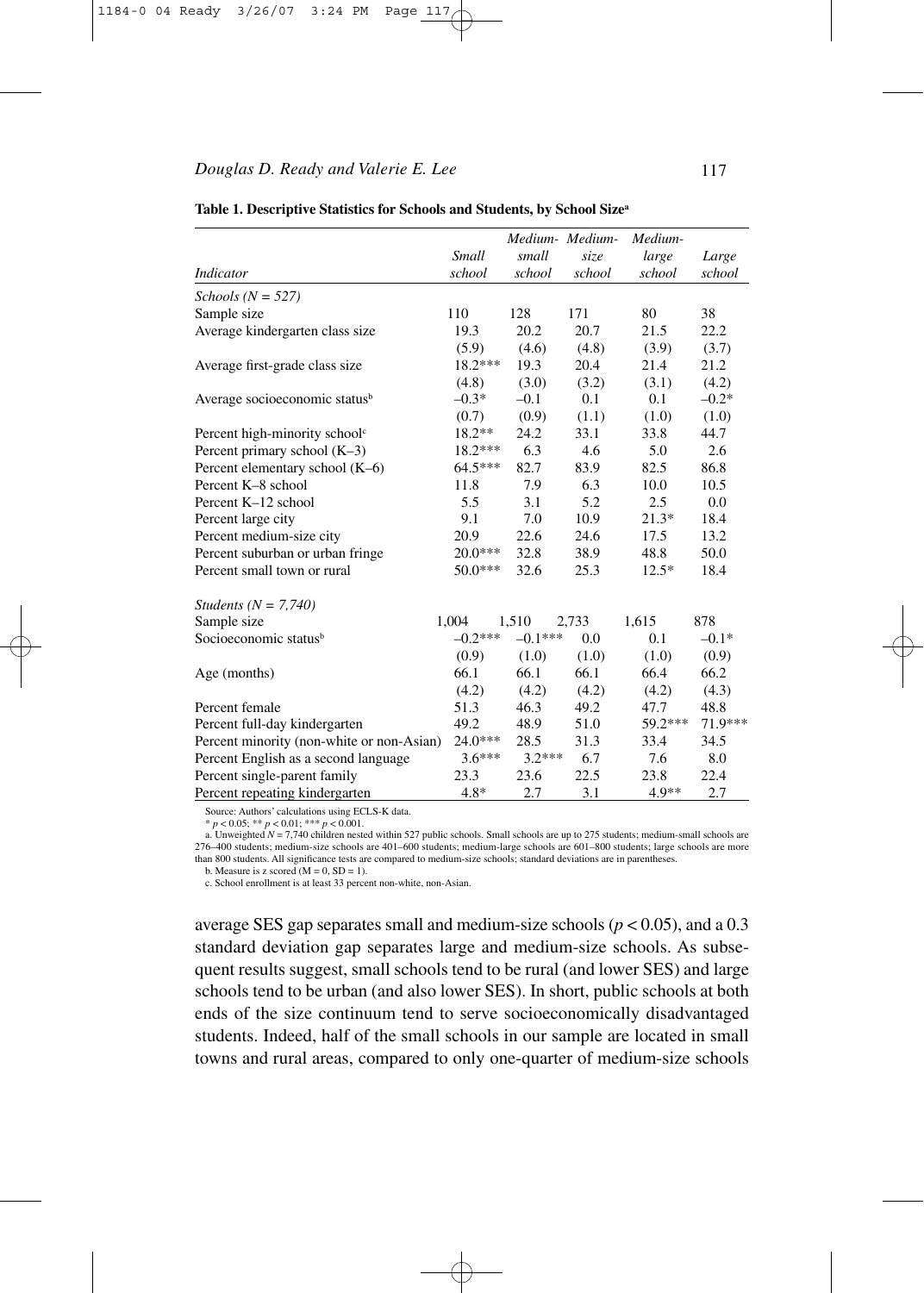$(p < 0.001)$ . Further reflecting the small-town and rural character of these schools, less than one-fifth (18.2 percent) of small schools have high-minority enrollments, compared to almost one-third of medium-size schools ( $p < 0.01$ ). In terms of grade span, compared to medium-size schools, small schools are less likely to be primary schools and more likely to be elementary schools  $(p < 0.001)$ .

Mirroring these school-level descriptive statistics, the results in table 1 indicate that children in small, medium-small, and large schools tend to come from less-advantaged families than children in medium-size schools. Minority children are less likely to attend small compared to medium-size schools  $(p < 0.001)$ . Children in medium-large and (especially) large schools are more likely to attend full-day kindergarten ( $p < 0.001$ ). This may reflect the fact that many urban public schools (which tend to be larger) offer full-day kindergarten as a compensatory program. Children in small and medium-large schools are more likely to be kindergarten repeaters than those in medium-size schools. Children's age, gender, and single-parent status are not related to the size of the school they attend.

Table 2 presents information about schools and students organized by average class size in kindergarten and first grade. Although the sociodemographic relationships are similar to those found in table 1, there are some clear differences. Most notably, the relationship between school size and average class size becomes even more evident. Schools with small kindergarten and first-grade classes enroll roughly 130 fewer students than schools with medium-size kindergarten and first-grade classes ( $p < 0.001$ ). Moreover, schools with large first-grade classes enroll almost 100 students more than those with mediumsize first-grade classes ( $p < 0.05$ ). Schools with large kindergarten and first-grade classrooms are also considerably more likely to enroll high proportions of minority students ( $p < 0.05$ ) and to be located in large cities ( $p <$ 0.01). Conversely, schools with small classes are quite likely to be located in small towns and rural areas  $(p < 0.01)$  and in suburban and urban fringe communities ( $p < 0.01$ ). Indeed, more than two-thirds of schools with small classes are located in these areas (40.2 and 29.0 percent of small kindergarten classes; 42.5 and 23.9 percent of small first-grade classes).

A curvilinear relationship between class size and socioeconomic status is evident. Children attending schools with small *and* large class sizes are less socially advantaged compared to those attending schools with medium-size classes ( $p < 0.001$ ). Almost half of the children attending schools with large kindergarten (43.4 percent) and first-grade classrooms (45.9 percent) are members of racial or ethnic minority groups ( $p < 0.001$ ). As with SES, schools with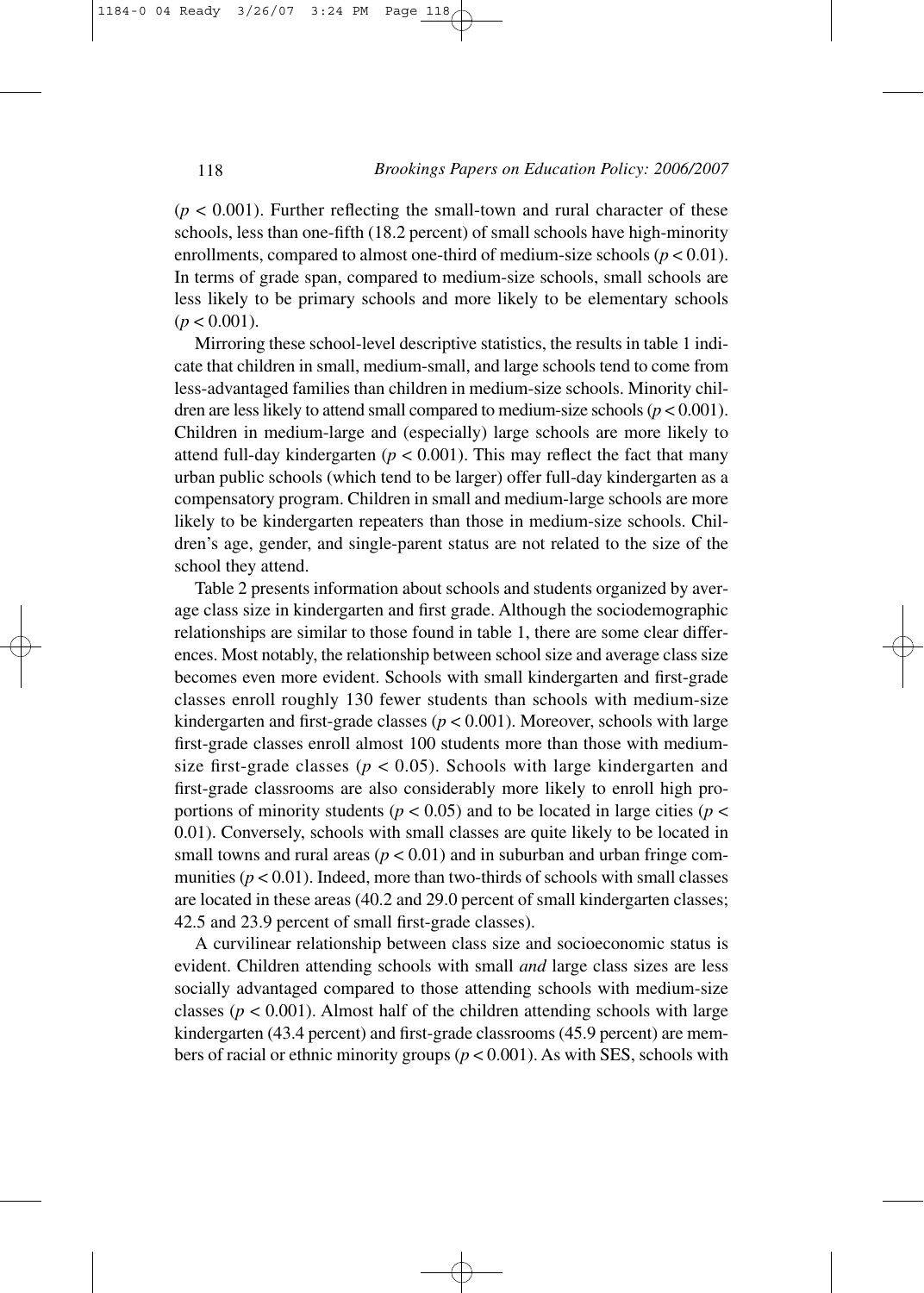|                                                                          |                                                                                                  | Kindergarten                                   |                                                                                                                                             |                                                                                                                                                                                                                                                                                                                                                                                                                                                              | First grade                                                                        |                                                                                                                                                                      |
|--------------------------------------------------------------------------|--------------------------------------------------------------------------------------------------|------------------------------------------------|---------------------------------------------------------------------------------------------------------------------------------------------|--------------------------------------------------------------------------------------------------------------------------------------------------------------------------------------------------------------------------------------------------------------------------------------------------------------------------------------------------------------------------------------------------------------------------------------------------------------|------------------------------------------------------------------------------------|----------------------------------------------------------------------------------------------------------------------------------------------------------------------|
| Indicator                                                                |                                                                                                  | Small classes <sup>ª</sup> Medium-size classes | Large classes                                                                                                                               |                                                                                                                                                                                                                                                                                                                                                                                                                                                              | Small classes Medium-size classes                                                  | Large classes                                                                                                                                                        |
| $Sthoods (N = 527)$                                                      |                                                                                                  |                                                |                                                                                                                                             |                                                                                                                                                                                                                                                                                                                                                                                                                                                              |                                                                                    |                                                                                                                                                                      |
| Sample size                                                              |                                                                                                  |                                                |                                                                                                                                             |                                                                                                                                                                                                                                                                                                                                                                                                                                                              |                                                                                    |                                                                                                                                                                      |
| Average enrollment                                                       |                                                                                                  |                                                |                                                                                                                                             |                                                                                                                                                                                                                                                                                                                                                                                                                                                              |                                                                                    |                                                                                                                                                                      |
|                                                                          |                                                                                                  |                                                |                                                                                                                                             | $\begin{array}{l} 13 \\ 13 \\ 34 \\ 45 \\ 56 \\ 61 \\ 72 \\ 83 \\ 94 \\ 134 \\ 145 \\ 156 \\ 168 \\ 176 \\ 180 \\ 190 \\ 100 \\ 101 \\ 101 \\ 102 \\ 103 \\ 104 \\ 105 \\ 106 \\ 107 \\ 108 \\ 109 \\ 101 \\ 101 \\ 102 \\ 103 \\ 104 \\ 105 \\ 106 \\ 107 \\ 108 \\ 109 \\ 11 \\ 12 \\ 139 \\ 14 \\ 158 \\ 158 \\ 158 \\ 159 \\$                                                                                                                            | 5 4 80<br>4 8 9 9 0 1 2 9 8 8 9 1 2 8 9 2<br>2 9 9 9 0 1 2 9 9 9 9 9 1 2 1 2 9 8 7 |                                                                                                                                                                      |
| Average socioeconomic status <sup>t</sup>                                |                                                                                                  |                                                |                                                                                                                                             |                                                                                                                                                                                                                                                                                                                                                                                                                                                              |                                                                                    |                                                                                                                                                                      |
|                                                                          |                                                                                                  |                                                |                                                                                                                                             |                                                                                                                                                                                                                                                                                                                                                                                                                                                              |                                                                                    |                                                                                                                                                                      |
| Percent high-minority school <sup>e</sup>                                |                                                                                                  |                                                |                                                                                                                                             |                                                                                                                                                                                                                                                                                                                                                                                                                                                              |                                                                                    |                                                                                                                                                                      |
| Percent primary school $(K-3)$                                           |                                                                                                  |                                                |                                                                                                                                             |                                                                                                                                                                                                                                                                                                                                                                                                                                                              |                                                                                    |                                                                                                                                                                      |
| Percent elementary school (K-6)                                          |                                                                                                  |                                                |                                                                                                                                             |                                                                                                                                                                                                                                                                                                                                                                                                                                                              |                                                                                    |                                                                                                                                                                      |
| Percent K-8 school                                                       |                                                                                                  |                                                |                                                                                                                                             |                                                                                                                                                                                                                                                                                                                                                                                                                                                              |                                                                                    |                                                                                                                                                                      |
| Percent K-12 school                                                      |                                                                                                  |                                                |                                                                                                                                             |                                                                                                                                                                                                                                                                                                                                                                                                                                                              |                                                                                    |                                                                                                                                                                      |
| Percent large city                                                       |                                                                                                  |                                                |                                                                                                                                             |                                                                                                                                                                                                                                                                                                                                                                                                                                                              |                                                                                    |                                                                                                                                                                      |
| Percent medium-size city                                                 |                                                                                                  |                                                |                                                                                                                                             |                                                                                                                                                                                                                                                                                                                                                                                                                                                              |                                                                                    |                                                                                                                                                                      |
| Percent suburban or urban fringe                                         |                                                                                                  |                                                |                                                                                                                                             |                                                                                                                                                                                                                                                                                                                                                                                                                                                              |                                                                                    |                                                                                                                                                                      |
| Percent small town or rura                                               |                                                                                                  |                                                |                                                                                                                                             |                                                                                                                                                                                                                                                                                                                                                                                                                                                              |                                                                                    |                                                                                                                                                                      |
| Students $(N = 7,740)$                                                   |                                                                                                  |                                                |                                                                                                                                             |                                                                                                                                                                                                                                                                                                                                                                                                                                                              |                                                                                    |                                                                                                                                                                      |
| Sample size                                                              |                                                                                                  | 5,352                                          | ,093                                                                                                                                        | .289                                                                                                                                                                                                                                                                                                                                                                                                                                                         | 5,749                                                                              |                                                                                                                                                                      |
| Socioeconomic status <sup>b</sup>                                        |                                                                                                  |                                                |                                                                                                                                             |                                                                                                                                                                                                                                                                                                                                                                                                                                                              |                                                                                    |                                                                                                                                                                      |
|                                                                          | 1.295<br>$-0.1$ ***<br>$-0.3$<br>$(1.0)$<br>$(5.3)$<br>$(4.4)$<br>$46.3$<br>$38.3$ ***<br>$27.0$ |                                                | $-0.2***$<br>$-0.1$<br>$-0.1$<br>$-0.5$<br>$-0.5$<br>$-0.5$<br>$-0.5$<br>$-0.5$<br>$-0.3$<br>$-0.3$<br>$-0.2$<br>$-0.2$<br>$-0.3$<br>$-0.3$ | $\begin{array}{l} \mathcal{A}_{2}^{\ast\ast},\\ \mathcal{A}_{3}^{\ast\ast},\\ \mathcal{A}_{4}^{\ast},\\ \mathcal{A}_{5}^{\ast},\\ \mathcal{A}_{6}^{\ast},\\ \mathcal{A}_{7}^{\ast},\\ \mathcal{A}_{8}^{\ast},\\ \mathcal{A}_{9}^{\ast},\\ \mathcal{A}_{1}^{\ast},\\ \mathcal{A}_{1}^{\ast},\\ \mathcal{A}_{2}^{\ast},\\ \mathcal{A}_{3}^{\ast},\\ \mathcal{A}_{4}^{\ast},\\ \mathcal{A}_{5}^{\ast},\\ \mathcal{A}_{6}^{\ast},\\ \mathcal{A}_{7}^{\ast},\\ \$ |                                                                                    | 702<br>$-0.1$ <sup>***</sup><br>$-0.1$ <sup>***</sup><br>$-0.5$<br>$(1.1)$<br>$66.0$<br>$(4.2)$<br>$(3.3)$ ****<br>$-0.38$<br>$(5.9$ ****<br>$-0.38$<br>$-0.59$ **** |
| Age (months)                                                             |                                                                                                  |                                                |                                                                                                                                             |                                                                                                                                                                                                                                                                                                                                                                                                                                                              |                                                                                    |                                                                                                                                                                      |
|                                                                          |                                                                                                  |                                                |                                                                                                                                             |                                                                                                                                                                                                                                                                                                                                                                                                                                                              |                                                                                    |                                                                                                                                                                      |
| Percent female                                                           |                                                                                                  |                                                |                                                                                                                                             |                                                                                                                                                                                                                                                                                                                                                                                                                                                              |                                                                                    |                                                                                                                                                                      |
| Percent full-day kindergarten                                            |                                                                                                  |                                                |                                                                                                                                             |                                                                                                                                                                                                                                                                                                                                                                                                                                                              |                                                                                    |                                                                                                                                                                      |
| Percent minority (non-white or non-Asian                                 |                                                                                                  |                                                |                                                                                                                                             |                                                                                                                                                                                                                                                                                                                                                                                                                                                              |                                                                                    |                                                                                                                                                                      |
| Percent English as a second language                                     |                                                                                                  |                                                |                                                                                                                                             |                                                                                                                                                                                                                                                                                                                                                                                                                                                              |                                                                                    |                                                                                                                                                                      |
| Percent single-parent family                                             | $3.2***$<br>27.3 * * * *<br>3.7                                                                  |                                                | $\frac{9.2***}{28.8***}$                                                                                                                    |                                                                                                                                                                                                                                                                                                                                                                                                                                                              |                                                                                    |                                                                                                                                                                      |
| Percent repeating kindergarten                                           |                                                                                                  |                                                |                                                                                                                                             |                                                                                                                                                                                                                                                                                                                                                                                                                                                              |                                                                                    |                                                                                                                                                                      |
| Course. Authority is considered and a property of the DT of the Research |                                                                                                  |                                                |                                                                                                                                             |                                                                                                                                                                                                                                                                                                                                                                                                                                                              |                                                                                    |                                                                                                                                                                      |

Table 2. Descriptive Statistics for Schools and Students, by Class Size<sup>a</sup> **Table 2. Descriptive Statistics for Schools and Students, by Class Sizea**

Source: Authors' calculations using ECLS-K data.<br>\*  $p < 0.05$ ; \*\*  $p < 0.01$ ; \*\*\*  $p < 0.001$ . Source: Authors' calculations using ECLS-K data.

\* *p* < 0.05; \*\* *p* < 0.01; \*\*\* *p* < 0.001.

a. Unweighted N = 7,740 children nested within 527 public schools. Small classes are up to seventeen students; medium-size classes are between seventeen and twenty-five students; large classes are more than<br>twenty-five stu a. Unweighted *N* = 7,740 children nested within 527 public schools. Small classes are up to seventeen students; medium-size classes are between seventeen and twenty-five students; large classes are more than

twenty-five students. All significance tests are compared to schools with medium-size classes; standard deviations are in parentheses.

b. Measure is *z* scored (M = 0, SD = 1). c. School enrollment is at least 33 percent non-white, non-Asian.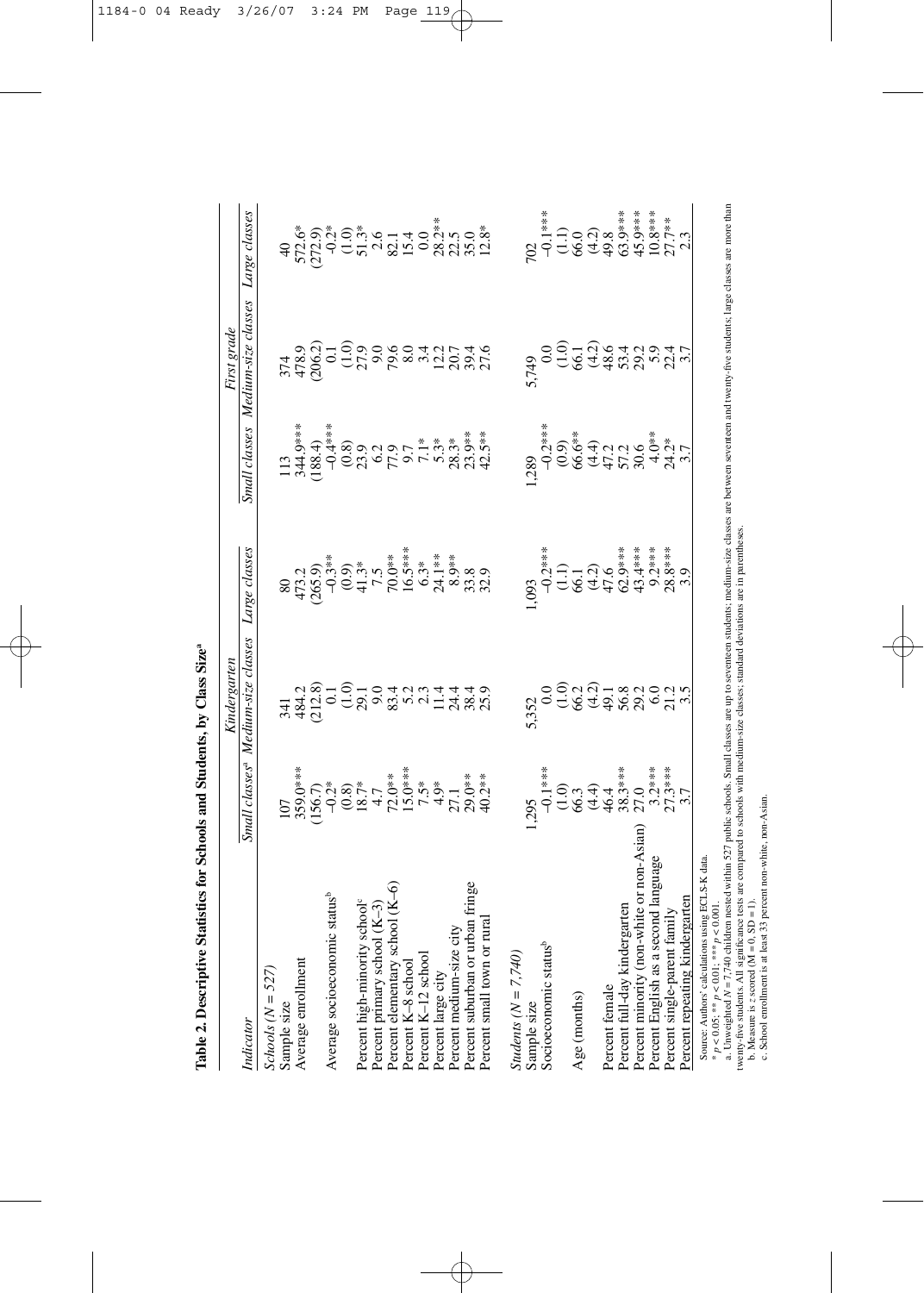small *and* large classrooms also enroll greater proportions of children from single-parent homes and children for whom English is not the primary home language. Almost two-thirds of children in public schools with large kindergarten and first-grade classrooms receive full-day kindergarten, compared to slightly more than half of students in schools with medium-size classrooms (*p* < 0.001). Despite their relative socioeconomic disadvantage, children attending schools with small kindergarten classrooms are less likely to receive full-day kindergarten ( $p < 0.001$ ); only 38.3 percent of children in schools whose kindergarten classes are small attend full-day kindergarten.

In sum, our descriptive results indicate a modest, but positive, relationship between public school size and class size. Thus the effects of each measure of context size should be estimated net of the other. Smaller schools (with smaller classes) are more likely to be located in rural areas, whereas larger classes (often in larger schools) are more often located in large cities. Although schools with high concentrations of minority students are more likely to be large (and to offer large classes), the relationship between SES and school size follows a different pattern. Both the largest and the smallest schools (with larger and smaller classes) enroll disproportionate numbers of socially disadvantaged children. It is clear from these descriptive differences that our estimates of class-size and school-size effects on young children's learning must include statistical controls for social background, school composition, school location, and grade span.

# *Within-School Results*

Our within-school HLM models explore the associations between childlevel characteristics and learning in kindergarten and first grade (see table 3). We speak of "learning" because the outcomes are gains over the kindergarten and first-grade years (figure 2). Although our between-school models represent the primary focus of this study, we briefly describe our child-level results here. Over the kindergarten year, girls gain more skills in literacy (0.13 test score points per month [ppm],  $p < 0.001$  and mathematics (0.04 ppm,  $p < 0.05$ ) than their male counterparts. Children attending full-day kindergarten learn considerably more than their peers attending half-day programs (0.26 and 0.15 ppm in literacy and mathematics, respectively;  $p < 0.001$ ). These results are similar to findings from our previous research using ECLS-K.<sup>37</sup>

In previous work, we describe the considerable racial and socioeconomic disparities that characterize young children's achievement as they begin kindergarten.38 The results in table 3 indicate that these social disparities actually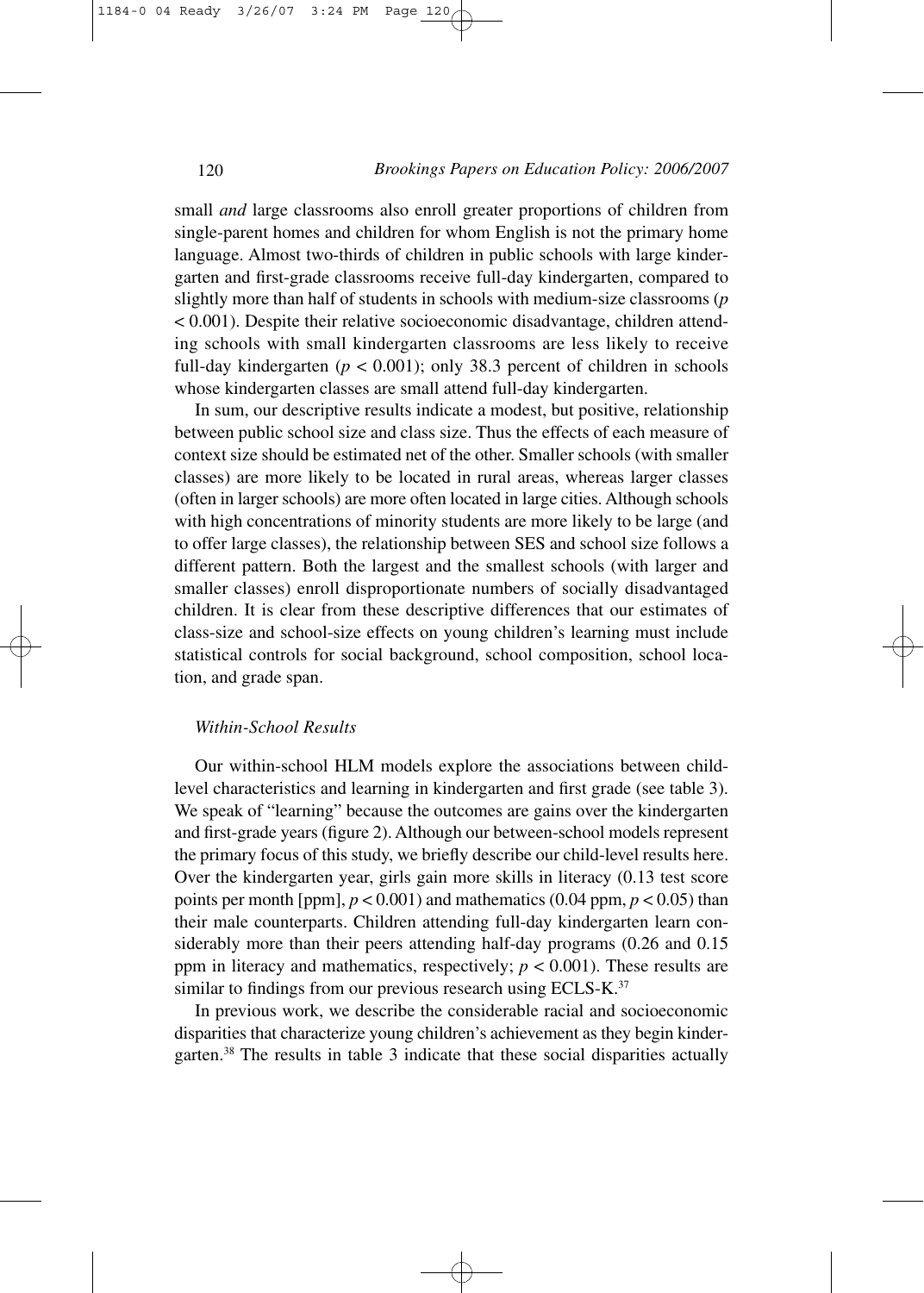| Indicator                         | Literacy learning | Mathematics learning |
|-----------------------------------|-------------------|----------------------|
| Kindergarten                      |                   |                      |
| Female                            | $0.13***$         | $0.04*$              |
| Full-day kindergarten             | $0.26***$         | $0.15***$            |
| Age (months)                      | 0.00              | 0.00                 |
| Socioeconomic status <sup>b</sup> | $0.07**$          | $0.04**$             |
| English as a second language      | $0.13*$           | $0.09*$              |
| Single-parent family              | $-0.05$           | $-0.02$              |
| Repeating kindergarten            | $-0.14$           | $-0.16*$             |
| Minority (non-white or non-Asian) | $-0.13**$         | $-0.12***$           |
| Intercept                         | $1.61***$         | $1.29***$            |
| First grade                       |                   |                      |
| Female                            | 0.03              | $-0.04$              |
| Full-day kindergarten             | $-0.27***$        | $-0.11**$            |
| Age (months)                      | $-0.01$           | $-0.01***$           |
| Socioeconomic status <sup>b</sup> | $0.06*$           | $-0.02$              |
| English as a second language      | 0.10              | 0.01                 |
| Single-parent family              | $-0.06$           | $-0.01$              |
| Repeating kindergarten            | $-0.38$           | $-0.14*$             |
| Minority (non-white or non-Asian) | 0.01              | 0.03                 |
| Intercept                         | 2.56***           | $1.56***$            |

**Table 3. Within-School Models of Kindergarten and First-Grade Literacy and Mathematics Learninga**

Source: Authors' calculations using ECLS-K data.  $* p < 0.05; ** p < 0.01; *** p < 0.001.$ 

a. *N* = 7,740 children nested within 527 public schools. All coefficients are in a points-per-month learning metric. All measures are grand-mean centered.

b. Measure is  $z$  scored  $(M = 0, SD = 1)$ .

increase during kindergarten. Even after adjusting for many other child-level covariates, minority status is associated with reduced literacy and mathematics gain during kindergarten  $(-0.13$  ppm in literacy,  $p < 0.01$ ;  $-0.12$  ppm in mathematics,  $p < 0.001$ ). Conversely, higher-SES children tend to gain more skills: a 1 standard deviation increase in SES is associated with 0.07 ppm additional learning in literacy and 0.04 ppm additional learning in mathematics  $(p < 0.01)$ .

Children for whom English is not the primary home language gain more literacy skills during kindergarten than their English-speaking counterparts (0.13 ppm in literacy,  $p < 0.05$ ; 0.09 ppm in mathematics,  $p < 0.05$ ). Unlike these potentially compensatory effects associated with language-minority status and full-day kindergarten, the results in table 3 challenge the efficacy of kindergarten retention practices. Kindergarten repeaters learn less than nonrepeaters in mathematics  $(-0.16$  ppm,  $p < 0.05$ ) and gain literacy skills at comparable rates to nonrepeaters during their second year of kindergarten.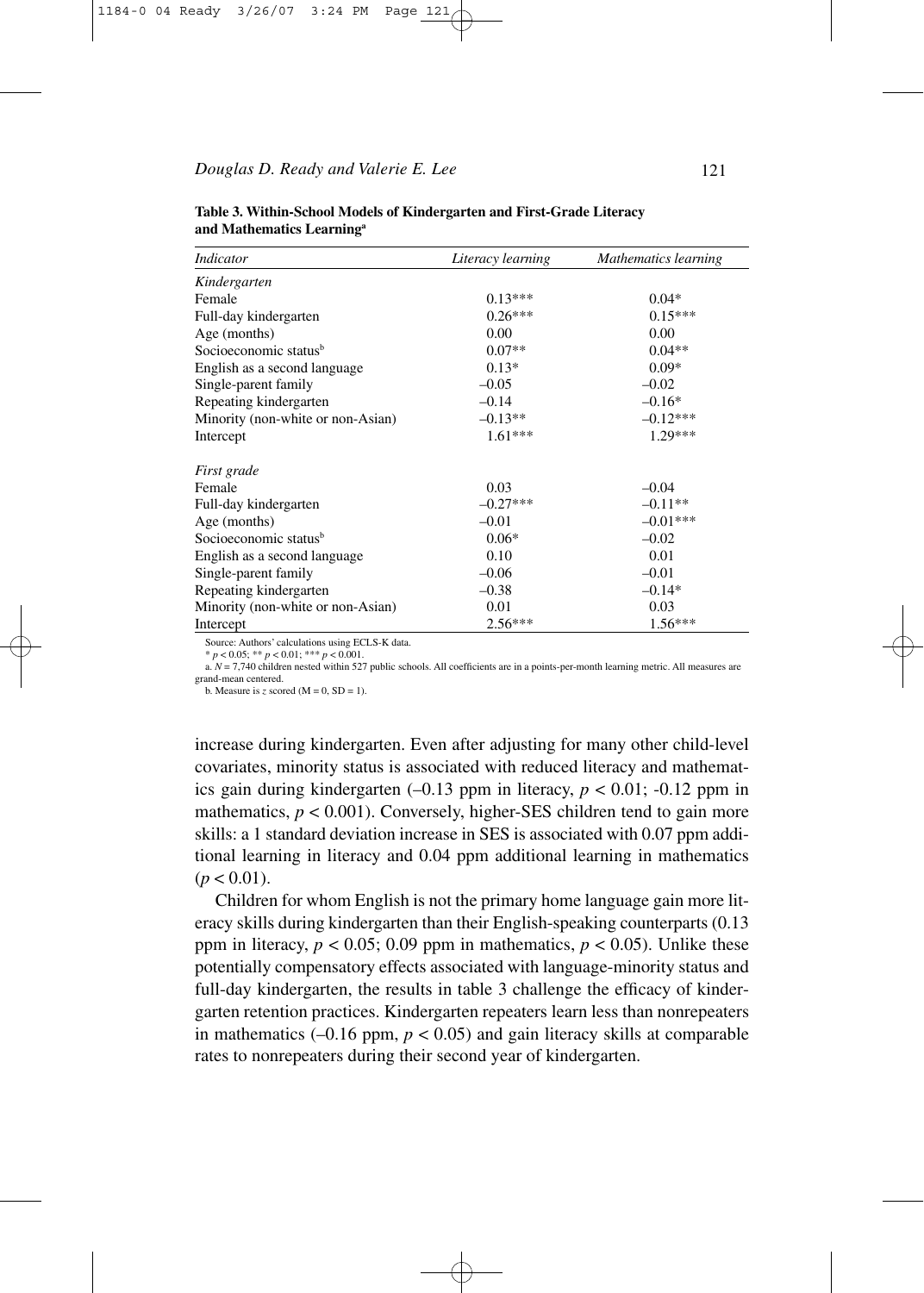We turn now to within-school results for the first grade. Our results in table 3 suggest that, over the first-grade year, children who did not attend full-day kindergarten "catch up" to their counterparts who did. Indeed, the learning advantages of full-day kindergarten are significantly reversed during first grade. Another departure from the kindergarten results is that minority and nonminority students learn at similar rates during first grade (that is, their learning rates are parallel), whereas they are disadvantaged in kindergarten learning in both subjects. However, higher-SES children continue to gain more skills in literacy during first grade ( $p < 0.05$ ), but not in math. Accounting for the other covariates, first-grade literacy and mathematics learning are not related to gender, single-parent, or language status.

We also note here the different learning rates in each subject in kindergarten and first grade (comparing the intercepts in column 1 and column 2). Particularly in literacy—but also in mathematics—on average children gain considerably more skills in first grade than in kindergarten. The literacy intercepts indicate an adjusted average monthly gain of 1.61 ppm in kindergarten, but 2.56 ppm during first grade. Although the distinction is not as stark with mathematics, children gain 0.27 ppm more in first grade than in kindergarten (1.56 versus 1.29 ppm). These differential learning rates may reflect two phenomena: a generally stronger academic focus of most first-grade classrooms and the fact that virtually all first grades are full day. One implication for this study is obvious: less variability in kindergarten learning suggests less variability that may be explained as a function of elementary school organizational size.

exploring equity. In the HLM level-2 models presented in table 3, all child-level variables modeling learning are grand-mean centered, and their between-school variances are fixed to 0. Our original intention, as described in the second research question, was to explore whether class size or school size was associated with equity. The equity measures we considered are captured by the relationship between SES and learning in either subject at either grade essentially four slopes-as-outcomes (two subjects, two grades). Although in some cases, these slopes vary significantly between schools, none of the four SES-learning slopes is related to either class size or school size. In other words, the class- and school-size effects we report here are similar across race and social class background. Thus we "fix" the four SES-learning slopes in our level-2 HLM models (similar to the slopes of the other child characteristics in these models). We also explore whether class-size and school-size effects which we discuss below—are different for schools with different minority concentrations and social class compositions. We do find some interactions, but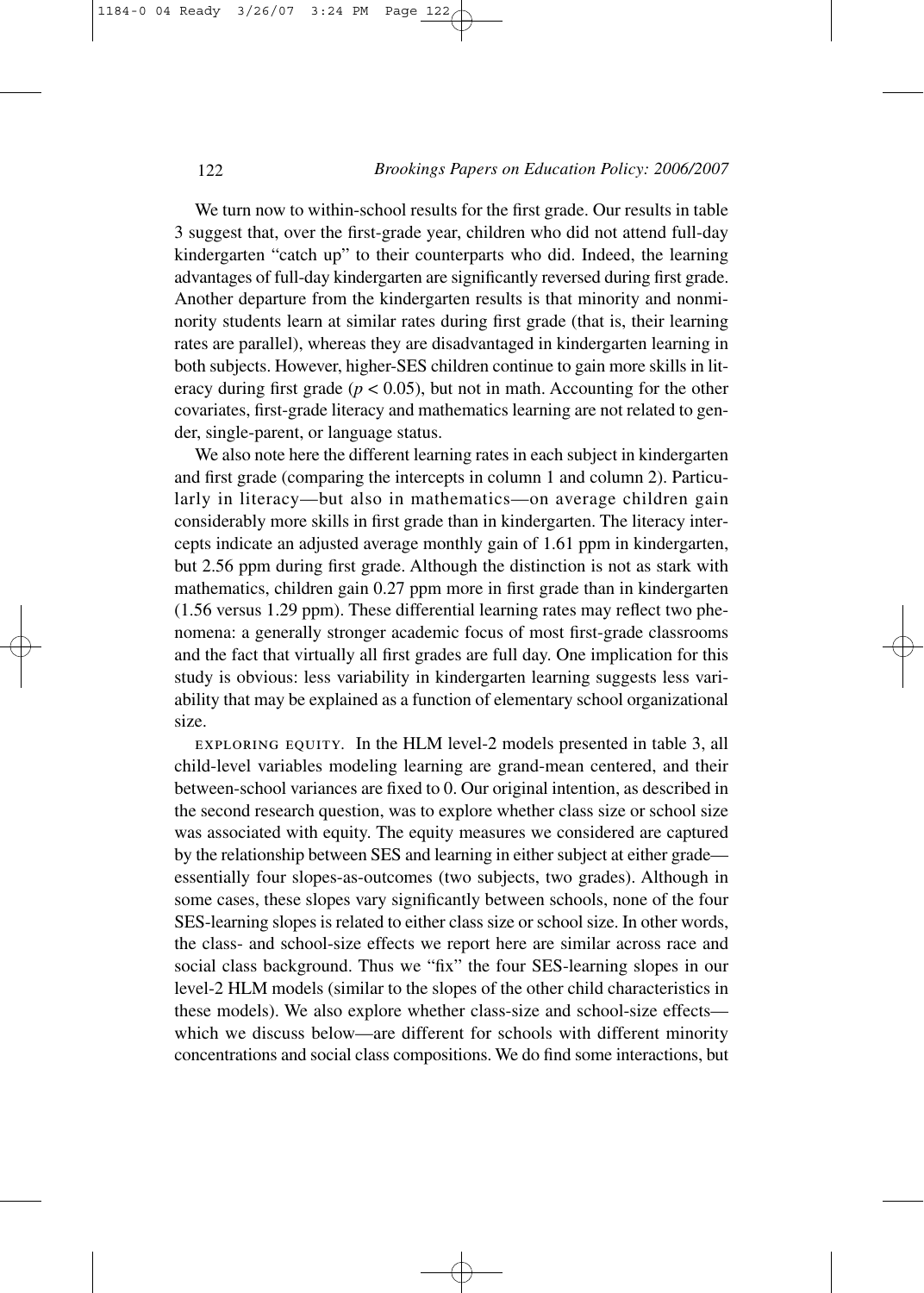they are inconsistent. As such, we decided to focus on our main effects, which are themselves quite complicated.

between-school results. The major findings from our study of class size and school size are presented in table 4. The estimates obtained from our between-school level-3 HLM models are adjusted for both the child-level characteristics in table 3 as well as the school-level measures described earlier and displayed here. As the child-level estimates presented in table 3 change very little from the level-2 HLM models, we do not present them again here. Rather, we focus on our major findings regarding the relationship between organizational size and student learning. However, it is important to understand that the learning outcomes (the intercepts) of the level-3 HLM models shown in table 4 include the full set of controls shown in table 3.

Compared to children in schools with large kindergarten classes, children in schools with small kindergarten classes gain 0.10 ppm more in literacy and 0.08 ppm more in mathematics ( $p < 0.10$ ). Expressed in terms of the standard deviation of the subject- and grade-specific learning slopes, these represent yearly (nine-month) effect sizes of 0.14 standard deviation in literacy and 0.15 standard deviation in mathematics. More noteworthy, children in schools with medium-size classrooms gain more in literacy  $(0.14$  ppm,  $ES = 0.19$  SD) and mathematics (0.08 ppm,  $ES = 0.15 SD$ ) than those in large kindergarten classrooms ( $p < 0.05$ ). Because we are interested in identifying "ideal" class sizes, we also estimated effects of small compared to medium-size classrooms in other HLM models not shown here. However, we found no differences in literacy or mathematics learning between schools offering small rather than medium-size kindergarten classrooms. The interpretation of these results suggests *detrimental* effects of large kindergarten class size rather than *beneficial* effects of small classes.

These findings support the conclusions from the Tennessee and Wisconsin class-size experiments. However, we extend their important findings. By including schools with medium-size classrooms in our models—which neither the Tennessee nor the Wisconsin experiments considered—our results suggest that schools may enjoy similar advantages by decreasing enrollment from large to mid-size classrooms. Moving to even smaller classes does not appear to provide additional academic benefits, even though such a change would surely require considerable additional costs.

Table 4 also documents significant class-size effects on literacy and mathematics learning during first grade, but with somewhat different patterns. Compared to those in large first-grade classes, children attending schools with small classes gain 0.19 ppm more in literacy ( $ES = 0.20$  SD;  $p < 0.05$ ) and 0.12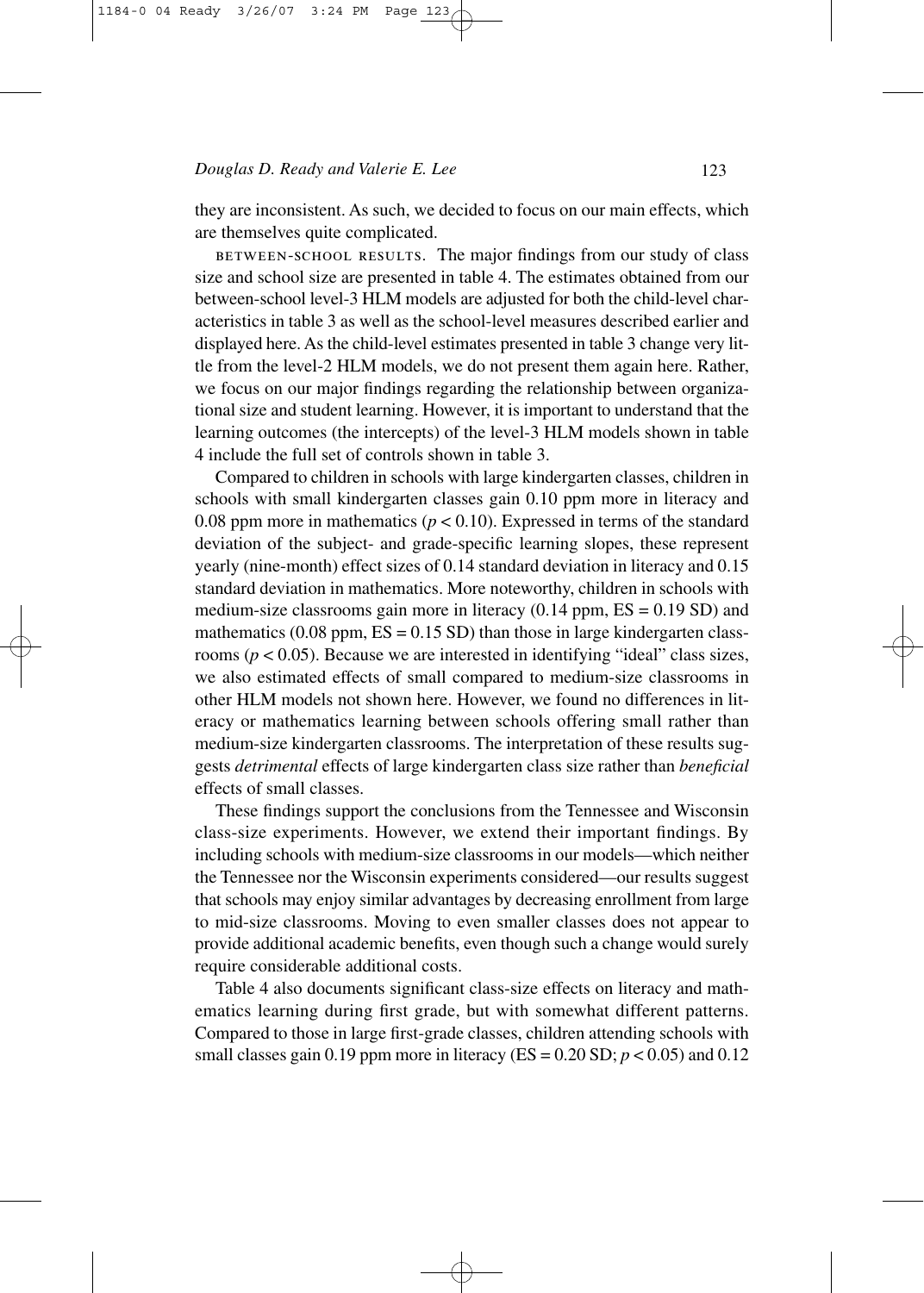| <b>Indicator</b>                          | Literacy learning | Mathematics learning |
|-------------------------------------------|-------------------|----------------------|
| Kindergarten                              |                   |                      |
| Small classes <sup>b</sup>                | $0.10-$           | $0.08-$              |
| Medium-size classes                       | $0.14*$           | $0.08*$              |
| Small school <sup>c</sup>                 | $-0.04$           | $-0.03$              |
| Medium-small school                       | 0.02              | 0.02                 |
| Medium-large school                       | 0.02              | 0.00                 |
| Large school                              | $-0.03$           | $-0.01$              |
| Primary school $(K-3)d$                   | $-0.07$           | $-0.06$              |
| $K-8$ school                              | $-0.09$           | 0.03                 |
| K-12 school                               | $-0.08$           | $-0.08$              |
| Large city <sup>e</sup>                   | 0.05              | 0.04                 |
| Medium-size city                          | 0.05              | $-0.02$              |
| Rural-small town                          | $-0.11-$          | $-0.05$              |
| Average socioeconomic status <sup>f</sup> | 0.01              | $-0.04-$             |
| High-minority school <sup>g</sup>         | $-0.07$           | $-0.12*$             |
| Random effect (intercept)                 | $1.55***$         | $1.28***$            |
| First grade                               |                   |                      |
| Small classes <sup>b</sup>                | $0.19*$           | $0.12**$             |
| Medium-size classes                       | $-0.07$           | $0.09*$              |
| Small school <sup>c</sup>                 | 0.03              | $0.13*$              |
| Medium-small school                       | 0.07              | 0.08                 |
| Medium-large school                       | 0.04              | 0.02                 |
| Large school                              | $-0.17*$          | $-0.03$              |
| Primary school $(K-3)^d$                  | $-0.08$           | 0.01                 |
| $K-8$ school                              | 0.12              | 0.04                 |
| $K-12$ school                             | $-0.57***$        | $-0.03$              |
| Large city <sup>e</sup>                   | $-0.01$           | 0.08                 |
| Medium-size city                          | $0.12-$           | $0.18***$            |
| Rural or small town                       | $-0.12$           | $-0.05$              |
| Average socioeconomic status <sup>f</sup> | 0.03              | $-0.05*$             |
| High-minority <sup>g</sup>                | $-0.18*$          | $-0.13*$             |
| Random effect (intercept)                 | 2.49***           | $1.43***$            |

#### **Table 4. Between-School Models of Kindergarten and First-Grade Literacy and Mathematics Learninga**

Source: Authors' calculations using ECLS-K data.

 $\label{eq:10} \sim p < 0.10; \, {}^{\ast } \, p < 0.05; \, {}^{\ast \ast} \, p < 0.01; \, {}^{\ast \ast \ast} \, p < 0.001.$ 

a.  $N = 7,740$  children nested within 527 public schools. All coefficients are in a child-level points-per-month of learning metric.

b. Small classes (up to seventeen students) and medium-size classes (between seventeen and twenty-five students) are compared to large classes (more than twenty-five students).

c. Small schools (275 students or fewer), medium-small (276–400 students), medium-large (601–800 students), and large schools (more than 800 students) are compared to medium-size schools (401–600).

d. Compared to elementary (K–6) schools.

e. Compared to suburban or urban fringe schools.

f . Measure is *z* scored ( $M = 0$ , standard deviation = 1).

g. School enrollment at least 33 percent non-white, non-Asian.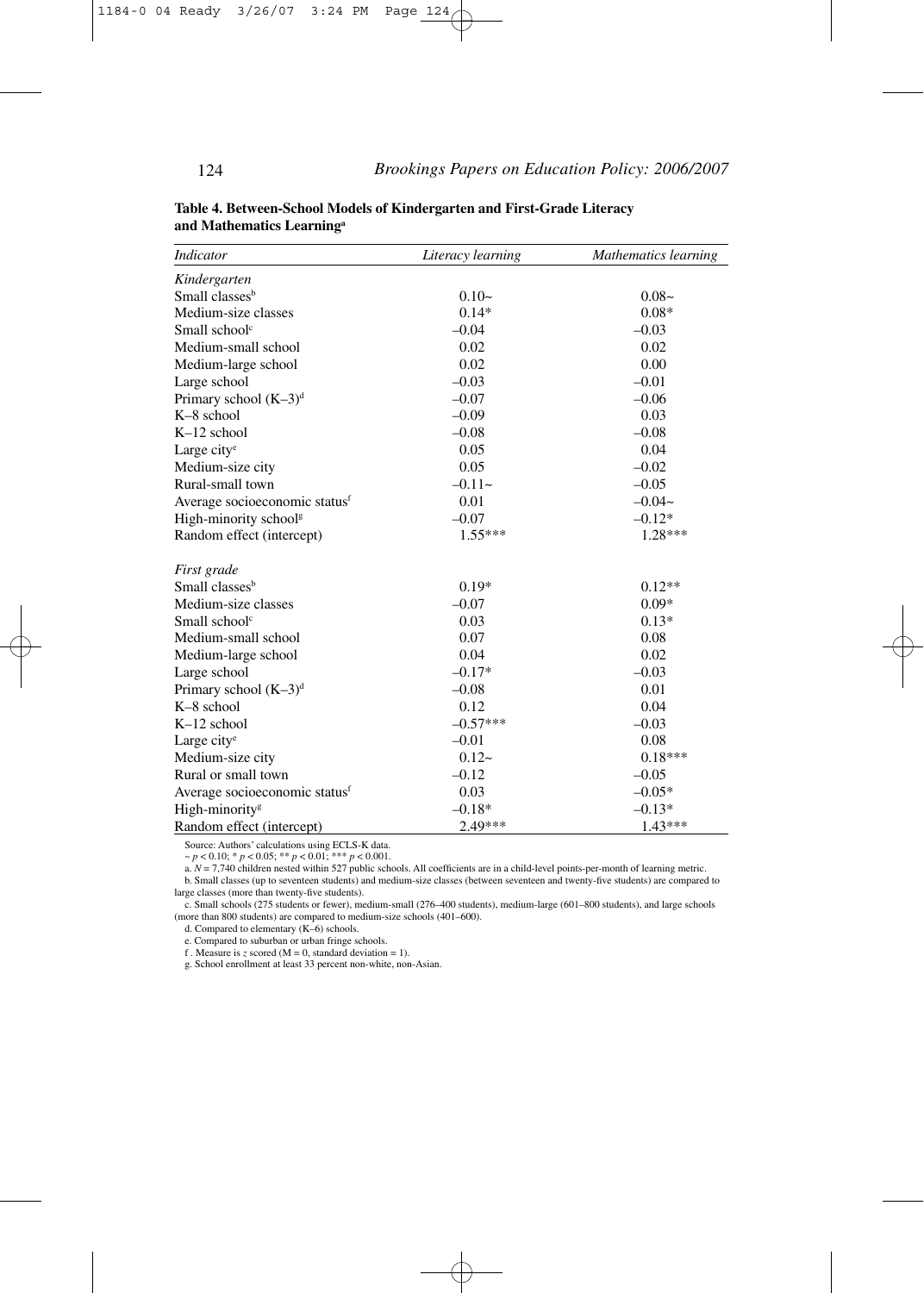ppm more in mathematics ( $ES = 0.24$  SD;  $p < 0.01$ ). Children in schools with medium-size classrooms also learn more mathematics than their peers in schools offering large classrooms (0.09 ppm,  $ES = 0.18 SD$ ;  $p < 0.05$ ). As we do with kindergarten learning, we compare the learning rates associated with small and medium-size first-grade classrooms. Whereas we find no benefits of small compared to medium-size kindergarten classrooms, children in schools with small first-grade classrooms gain more literacy skills than those in schools with medium-size first-grade classrooms  $(0.12 \text{ ppm}, \text{ES} = 0.13 \text{ SD}; p < 0.05)$ . In mathematics, however, we find no differences between schools offering small and medium-size classrooms.

Figures 3 and 4 offer simple illustrations of these class-size effects. Compared to both small and medium-size classrooms, the results shown in figure 3 indicate that children in schools with large kindergarten classes gain fewer literacy skills over the course of the kindergarten year. In first grade, however, the effects are somewhat different: schools with small classes have an advantage over schools with both medium and large classes. The results for mathematics learning presented in figure 4 are more dramatic. Children learn less in schools with large compared to both small and medium-size classrooms  $(p < 0.05)$ , whereas the learning rates for children in schools with small and medium-size classes are similar. As explained earlier, schools with small classes have no advantage in terms of mathematics learning over those offering medium-size classes. However, clear negative effects are associated with schools offering large kindergarten and first-grade classes.

Once we take into account the types of students they enroll and other social and structural characteristics—notably average class size—we find less dramatic evidence of school-size effects on student learning in kindergarten, as shown in table 4. In first grade, however, size effects are more important. Students learn more mathematics per month in small compared to medium-size schools (0.13 ppm,  $ES = 0.24 SD$ ;  $p < 0.05$ ) and learn fewer literacy skills per month in large compared to medium-size schools  $(-0.17$  ppm,  $ES = -0.18$  SD;  $p < 0.05$ ). The less dramatic findings regarding elementary school size (compared to class size) may be due to the self-contained nature of most kindergarten and first-grade classrooms, so that the classroom context may be more relevant to learning than the larger school context. As noted, unlike high school students, children's experiences in elementary school are generally influenced more by their classroom context, in which the vast majority of their experiences occur.

The findings about school-size effects on learning in literacy and mathematics in first grade may be clearer when displayed graphically. As with figures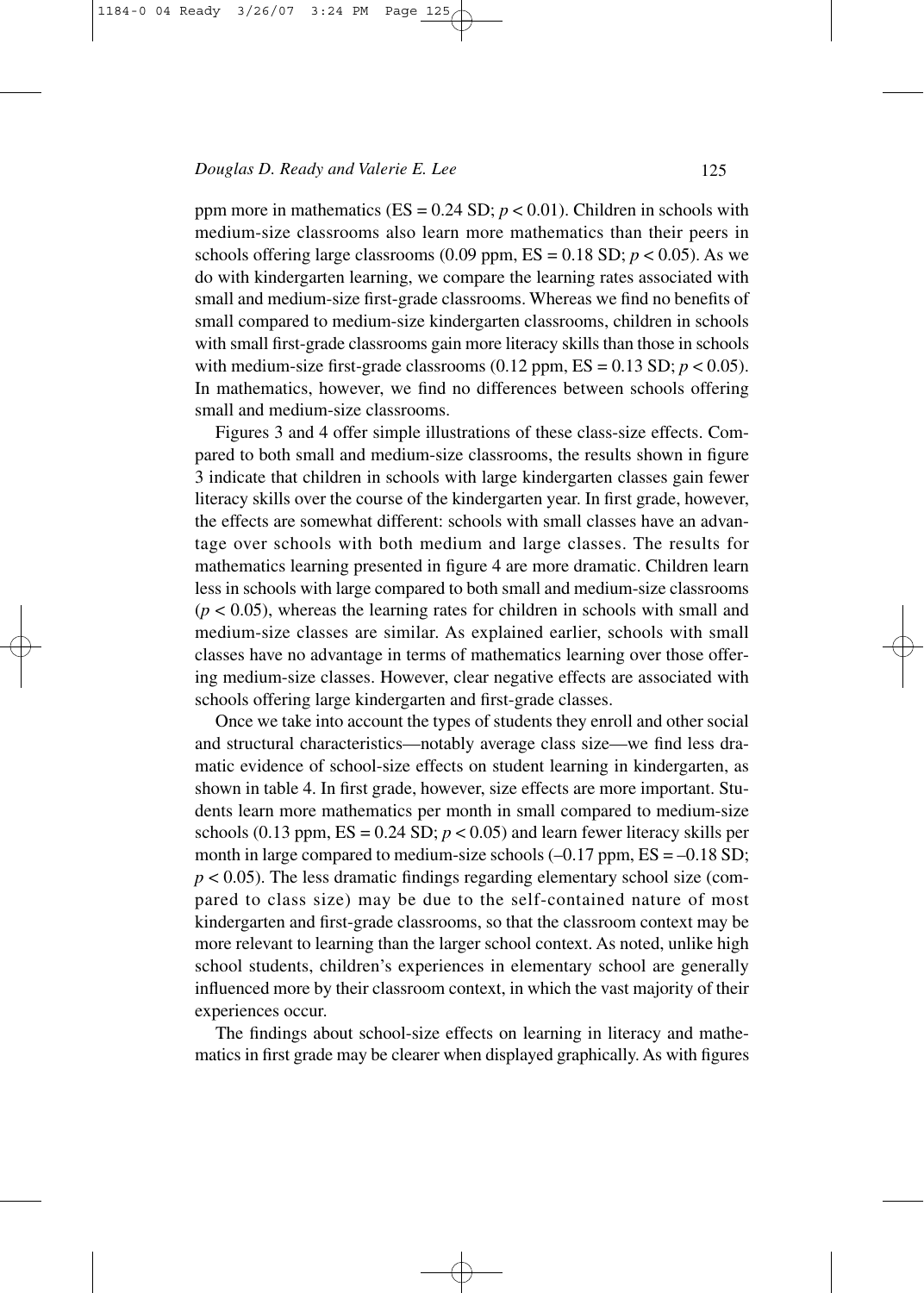

#### **Figure 3. Annual Literacy Learning, by Class Size and Grade**

Points of learning per academic year

3 and 4, which document class-size effects over a full school year, figure 5 also presents annualized results.39 Three findings are evident. First, learning in mathematics is advantaged in small schools (annual learning of 14.04 points a year versus 12.6 points a year in large schools). Second, learning in literacy is considerably disadvantaged in large schools (19.98 points a year versus 23.04 points a year in medium-small schools). Third, consistent with our earlier studies of school size in upper grades, school-size effects on learning in the lower-elementary grades are distinctly nonlinear. Given the substantial correlation between school size and average class size in this nationally representative sample of U.S. public elementary schools, as well as the association of school size with school grade span and location, we believe these findings are quite important.

Although they are not the focus of this chapter, table 4 indicates other school-level effects on student learning. In kindergarten, children in smalltown and rural schools gain fewer literacy skills than their suburban counterparts  $(-0.11$  ppm,  $p < 0.10$ ). Another notable effect is the reduced firstgrade literacy learning among children in K–12 schools compared to children in public elementary schools. Compared to those attending traditional K–6 schools, students in K–12 schools gain about 0.5 point less per month (0.57 ppm,  $p < 0.001$ ). Moreover, children attending schools in medium-size cities

Source: Authors' calculations using ECLS-K data.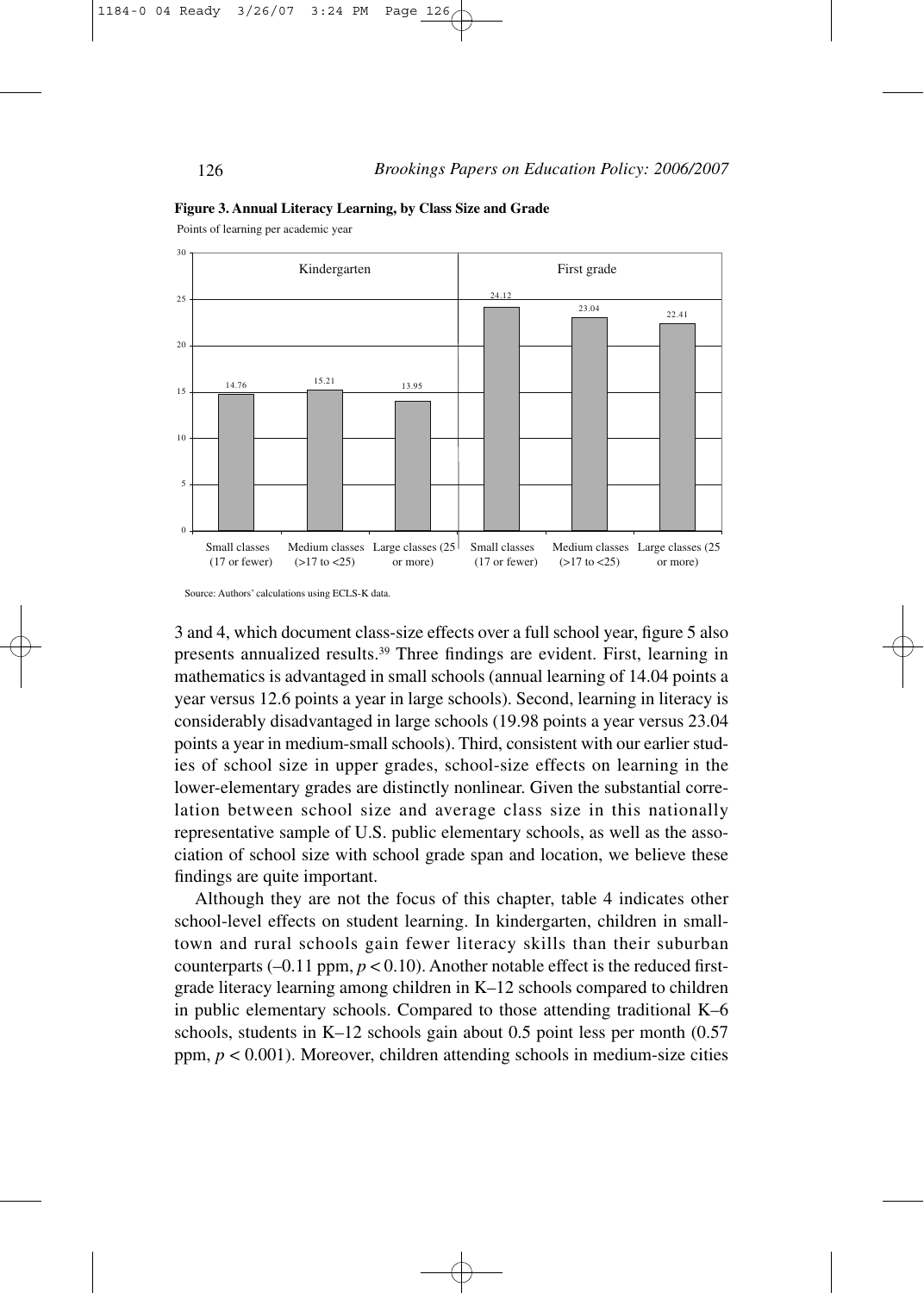#### **Figure 4. Annual Mathematics Learning, by Class Size and Grade**





learn more in literacy and mathematics than their counterparts attending schools in suburban and urban fringes ( $p < 0.001$ ). Even after accounting for the other child- and school-level covariates, children attending high-minorityenrollment schools gain fewer skills in kindergarten (–0.12 ppm in mathematics;  $p < 0.05$ ) and in first grade  $(-0.18$  ppm in literacy;  $-0.13$  ppm in math;  $p < 0.05$ ). In kindergarten and first grade, once we account for the other child- and school-level covariates, we find a small negative relationship between school-average SES and mathematics learning.

#### *Revisiting Our Research Questions*

Early in this chapter we pose three research questions around which we designed this study. Before expanding on the larger implications of the study, we summarize our results in terms of our guiding questions. Our first research question asks how class size and school size influence young children's learning trajectories in their first two years of formal schooling. Our results here are quite straightforward. Even in models that estimate class size and school size simultaneously for separate learning trajectories and also include substantial controls for other child and school characteristics, we find effects for both measures of context size. Kindergarteners attending schools with medium-size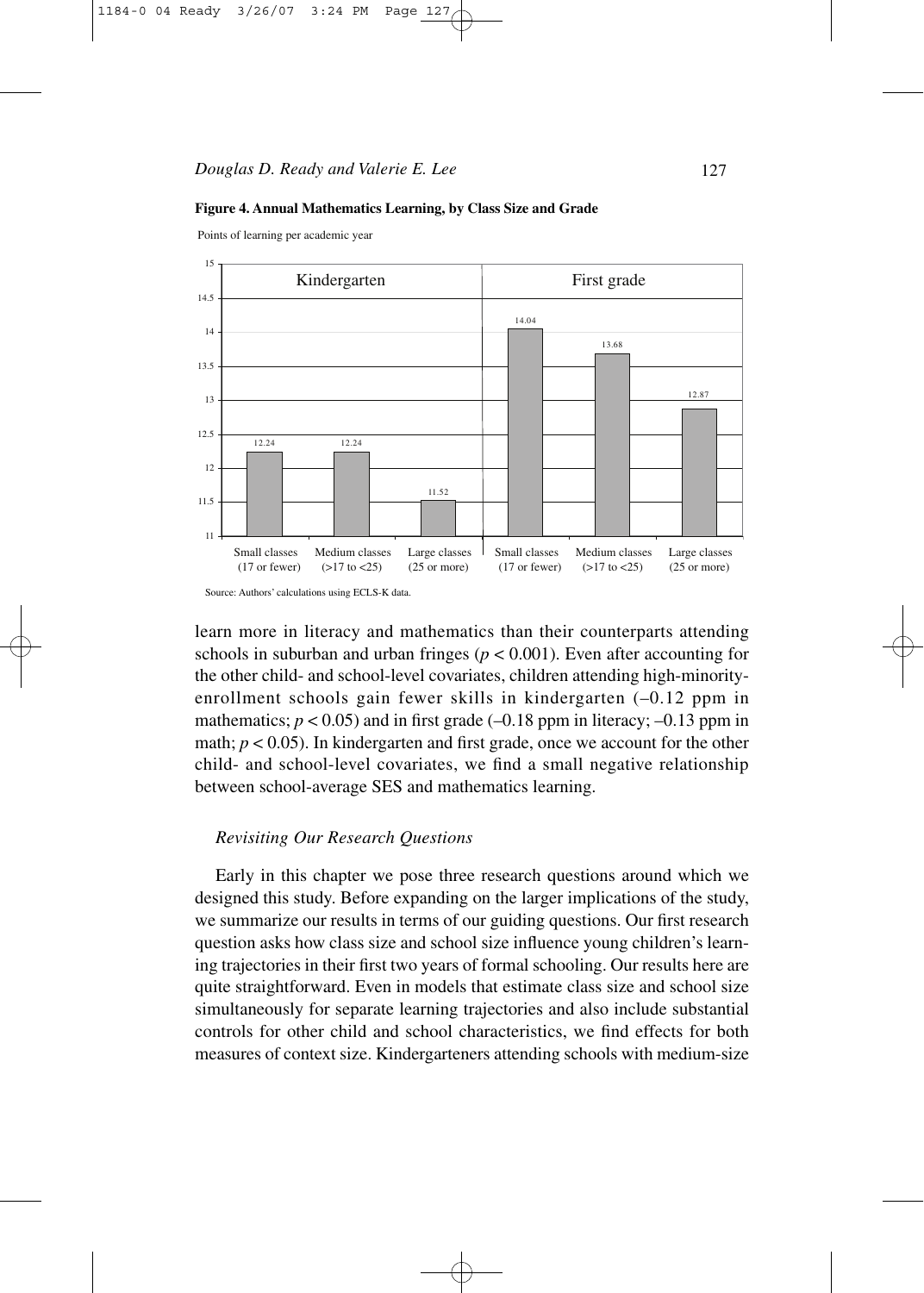



Points of learning per academic year

classes learn more in both literacy and mathematics than their peers in schools with large classes. In first grade, children's learning rates are greater in schools with small compared to large classes. School-size effects, although more modest, are evident for children's learning in both subjects, but only in first grade. Mathematics learning is higher in small schools, and literacy learning is lower in the largest schools. Thus the findings for our first research question are consistent; in general, young children learn more in smaller contexts.

Our second research question focuses on the equitable distribution of learning, in particular by children's social class. Here, our findings are less satisfying but also quite consistent. We identify no relationship between either class size or school size on the equitable distribution of learning in either grade or subject.

Our third research question asks if the effects of the size of educational contexts are different for the same children's learning rates in kindergarten and first grade. In terms of findings about school size, the results do vary by grade. Although school size does not influence children's learning over the kindergarten year, we do find school-size effects on first graders' learning, generally favoring smaller schools. The class-size effects on learning also vary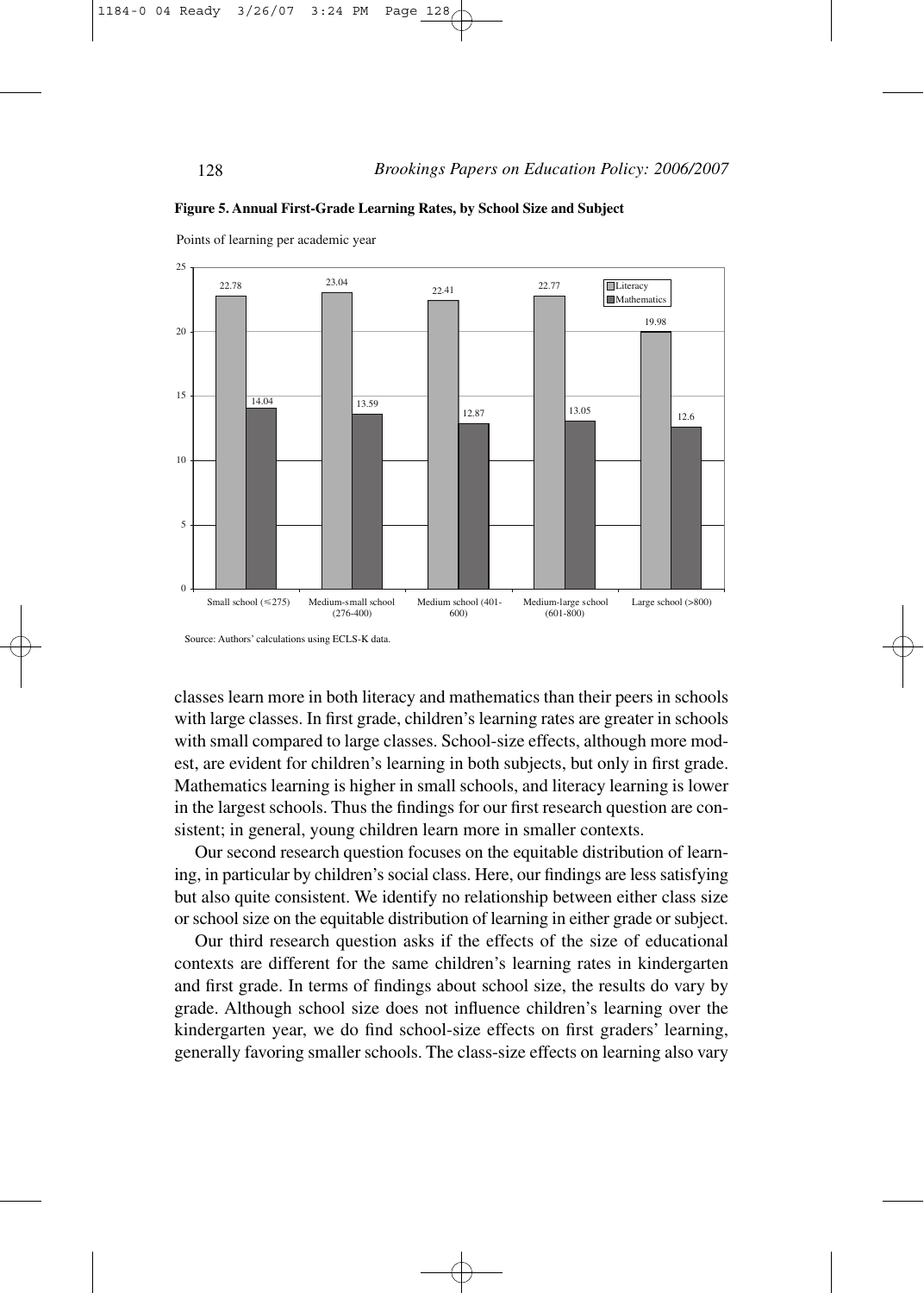by grade. Kindergartners learn more in both subjects in schools with medium compared to larger classes, whereas first graders learn more in schools with small classes.

# **Discussion**

Our results suggest robust class-size effects, net of school size, the types of students enrolled, and other school-level characteristics; the effects of both class size and school size are estimated in the same models. That is, the classsize effects we report here are independent of school size, and vice versa. To us, this says that these size effects are both real and important. In literacy and mathematics learning in both kindergarten and first grade, our study provides clear support for the findings from the Tennessee and Wisconsin class-size experiments: children learn more in small compared to large classes. However, our study adds several additional dimensions. First, we compare schools with small and large classes to those with medium-size classes—the type of classroom that elementary school students are most likely to experience. With kindergarten literacy and mathematics as well as first-grade mathematics, schools with small and medium classes do not differentially influence student learning (figures 3 and 4). Rather, schools with *large* classes are *detrimental* to student learning. Only in first-grade literacy learning do we find small class sizes to be more beneficial than medium-size classes.

Second, although our study is not an experimental one, our findings are net of a large set of statistical controls that are systematically linked with the size of school contexts: students' social background, whether they experienced fullor half-day kindergarten, school social composition, and several structural and organizational properties of schools, such as grade span and urbanicity. Third and most important is the structure of our analytic models, where class size and school-size effects are estimated simultaneously. The fourth advantage of this study over others that have considered this topic—perhaps the most important contribution—is the structure of our analysis of learning gains, where children's achievement is measured one-on-one in untimed tests of literacy and mathematics. Moreover, children's learning trajectories are estimated in a complex piecewise linear growth model that accounts for when children are in and out of school.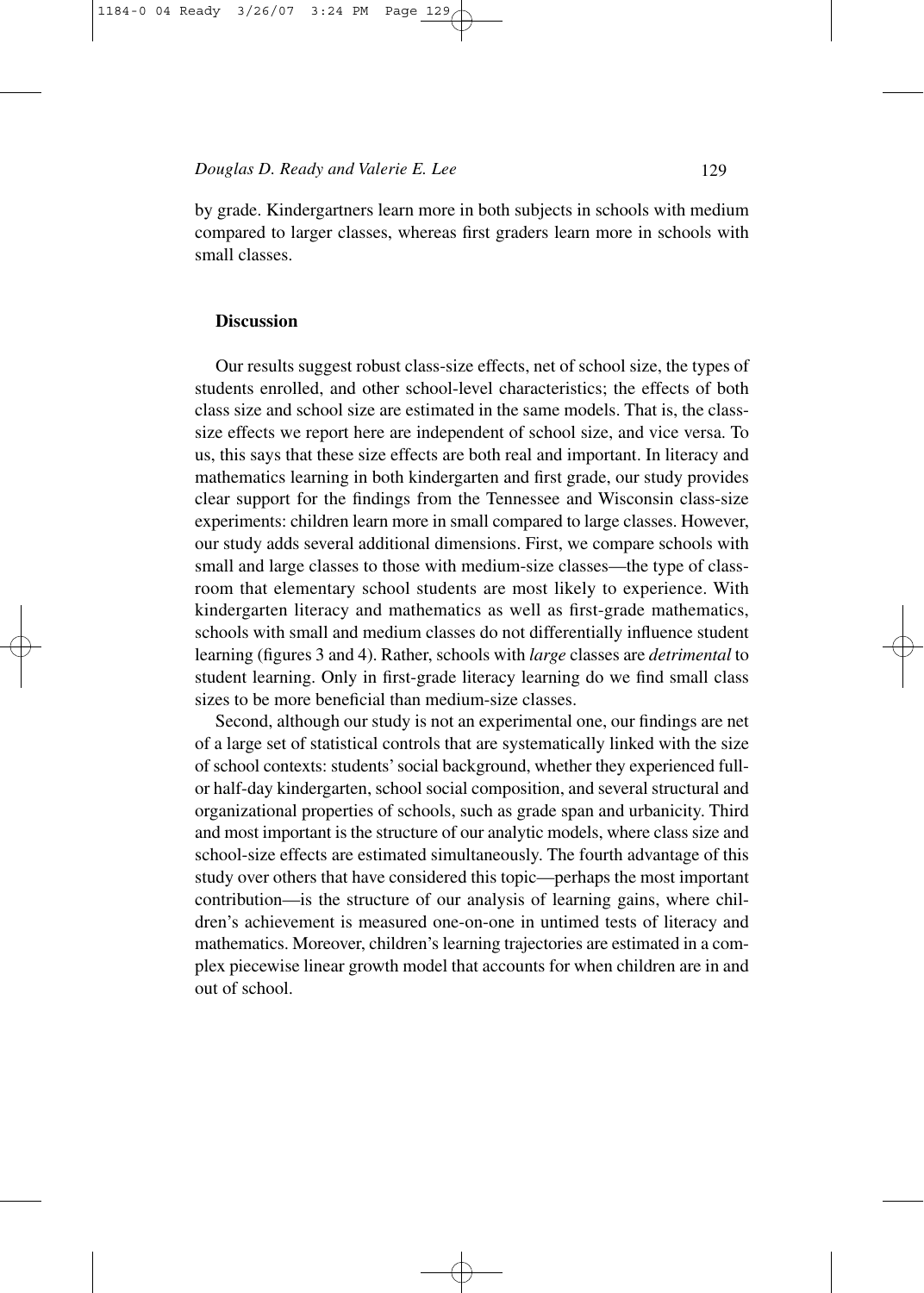# *Are These Findings Large or Small?*

As table 4 indicates, first graders in small classes learn almost 10 percent more per month in literacy than children in large classrooms (2.68 versus 2.49 ppm,  $ES = 0.20$  SD). Translating this 0.19 monthly advantage into nine months of learning—the traditional school year—suggests that children in large compared to small classes finish first grade roughly three weeks behind (0.19 x 9  $= 1.71$ , with an average monthly gain of 2.56), an approach we adopt in figures 3–5. Moreover, if children remained in the same elementary school for five or six years and if the class-size and school-size effects were constant over time, these differences would be very substantial: a roughly 10-point advantage for children in small over large classes by the end of sixth grade, or 4.5 months of additional learning. Our findings (particularly when presented in terms of effect sizes) are quite similar to those reported in the Tennessee and Wisconsin experiments, despite the fact that our student samples and methodological approaches differ considerably.

Our results also suggest that first-grade literacy gains are smaller in large elementary schools (those that enroll more than 800 children), and math gains are greater in small schools in the same grade. If these results were sustained over the elementary school years, they would be very large. Moreover, as indicated in table 1, large elementary schools are more likely to have large first-grade classes. This suggests that some children suffer the double disadvantage of attending large schools that offer large classes. Our estimates suggest that such children complete first grade almost 1.5 months behind children enrolled in small first-grade classrooms and schools with enrollments below 800. Again, if the double disadvantage were sustained, children's learning would be very adversely affected.

What causal mechanisms might explain the associations between class size and student learning? Teachers in smaller classes may know their students better and thus more easily tailor instruction to students' needs. Another explanation argues that, rather than instructional or pedagogical improvements, class-size effects may operate through improved classroom climate. Smaller classrooms may foster a more positive disciplinary environment, with fewer student disruptions. As a result, teachers in smaller classes may need to spend less time on classroom management, leaving more time for instruction. In this view, class size benefits may accrue from *student* rather than *teacher* changes in behavior. Future work on this topic might identify practices and processes that typify smaller classrooms. This is crucial, as class size per se may not be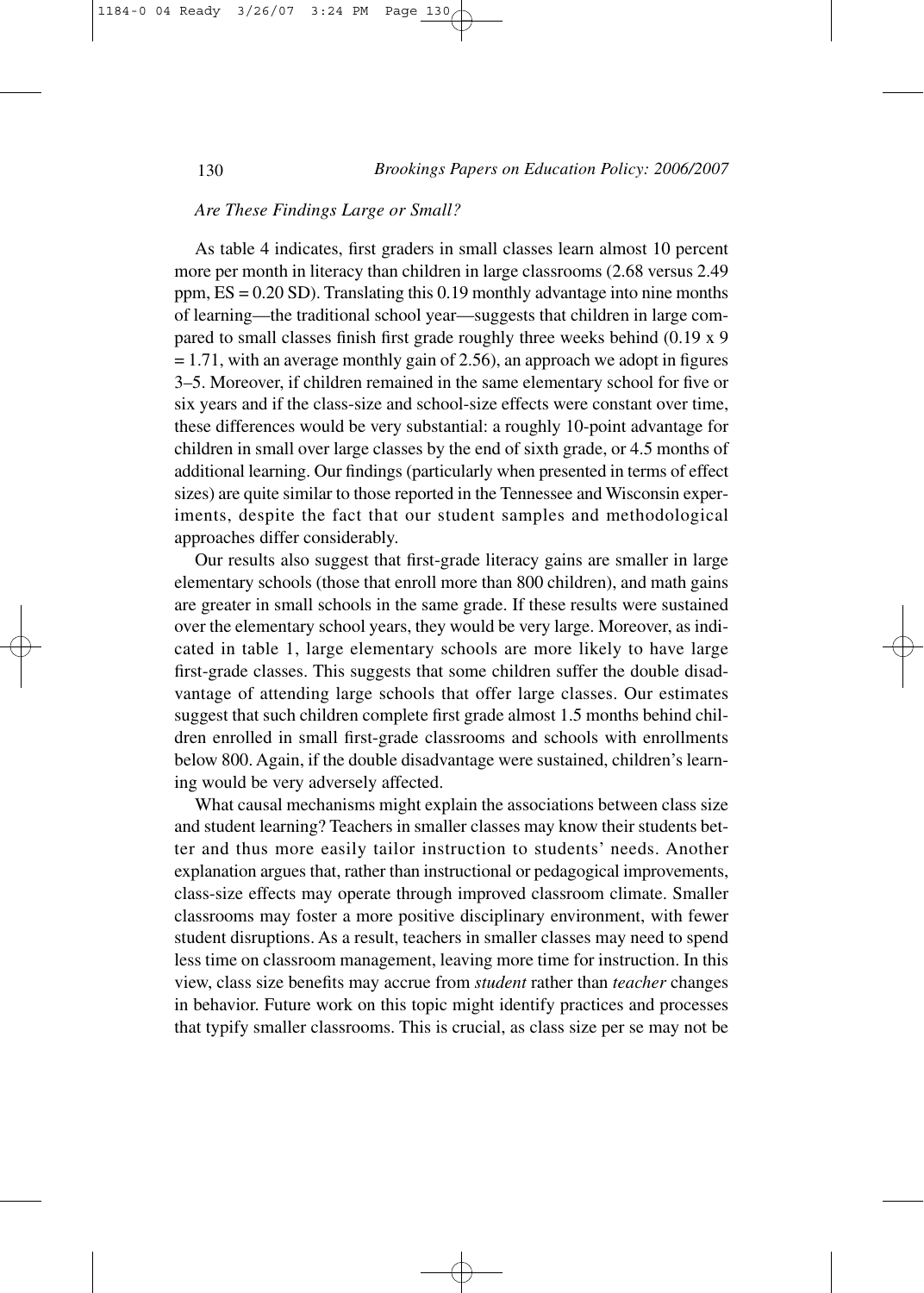the issue, but rather the pedagogical approaches and classroom climates that accompany smaller classrooms.

How might large or small schools influence student learning in elementary schools? Beyond the mechanisms through which class size may influence learning, teachers in smaller schools—both across grades and within the same grade—may have more opportunity to collaborate, to discuss their instructional practices with their colleagues, and to share tips on how to best accommodate challenging children. The less complex organizational form of small schools facilitates collaboration and makes practice more transparent. Moreover, in larger elementary schools weak teachers and struggling students can "slip through the cracks." Similar to class size, we argue that school size does not have a direct effect on student learning, despite the fact that this is exactly the approach our study has, by necessity, taken.

## *Two Types of Small Schools*

In this study, we find that organizational size—of both classes and schools influences children's learning in literacy and mathematics in both kindergarten and first grade. However, once we account for the characteristics of students and their schools, class size plays a more consistent role than school size in young children's cognitive development. This finding raises questions that are rarely discussed by those who advocate smaller educational contexts. Why do some small schools work better than others? Some schools—both public and private—have small enrollments because they wish to (and are able to) consciously limit the number of students they serve (and frequently also the type of students they enroll). However, the vast majority of small schools are public, and many are in rural areas that must enroll all students in their catchment area. Even with the powerful trend toward consolidation, many schools have small enrollments because there are simply few students in the community (especially in rural areas and communities with declining populations). It seems quite inappropriate to confuse these two types of small schools. Some are "small by design"; others are "small by default." The first group of schools inherently possesses many advantages not shared by the latter group. Interesting as they are, small schools such as Central Park East Elementary School are incredibly different from the majority of rural and small-town small schools, even though some enroll economically disadvantaged students.<sup>40</sup>

Our own and others' research has led us to wonder whether "smallness" by itself is an inherently valuable characteristic, as many advocates claim. Small-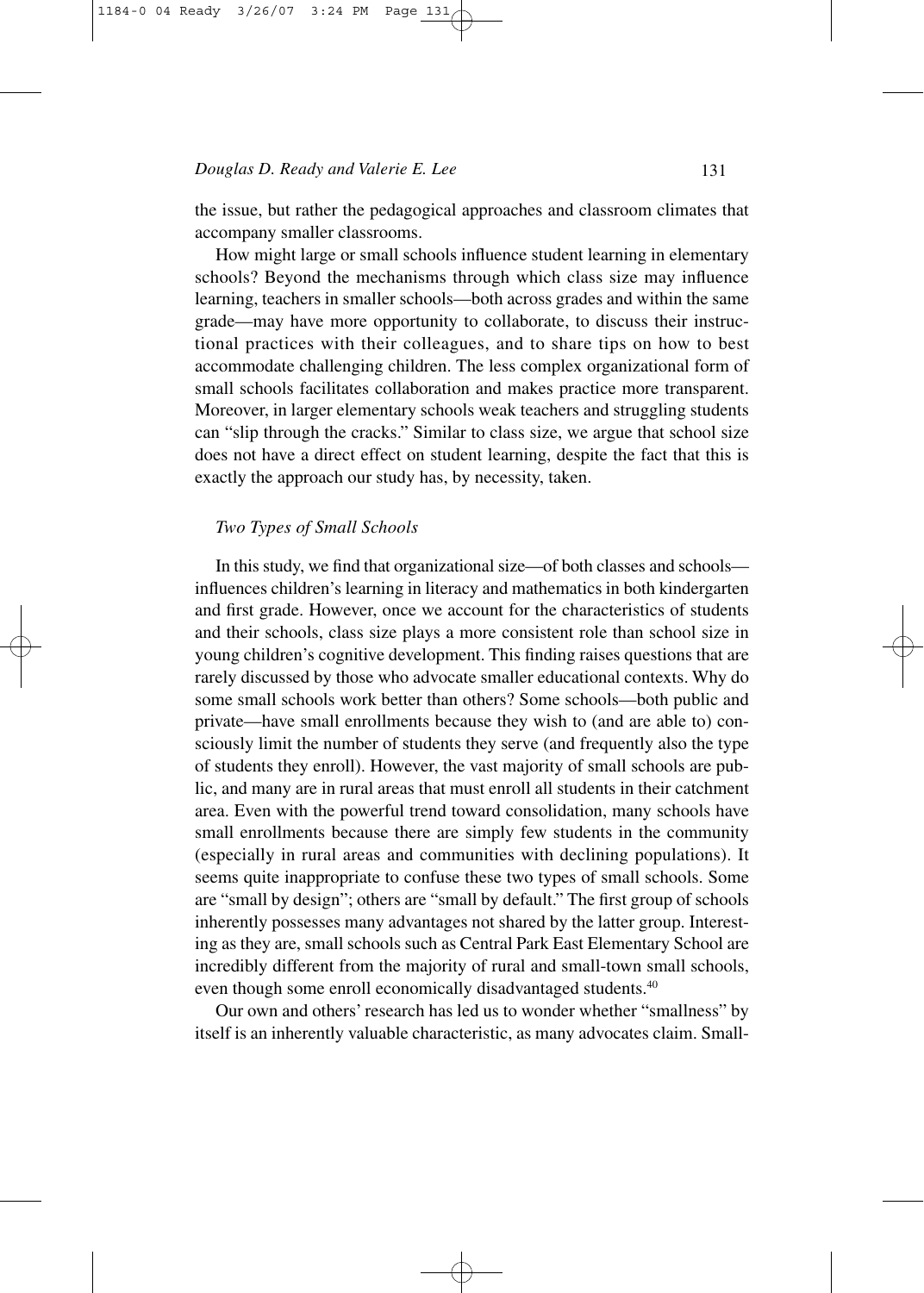ness accompanied by the ability to organize a school around a special theme or ideology, to enroll only students, families, and faculty to whom this theme appeals, and to select among applicants is a special kind of smallness. This is very different from smallness experienced by the large majority of "small by default" schools. Indeed, many small elementary schools would prefer to be larger, partly because resources flow to most public schools based on student enrollment. In the context of this study, it is impossible to establish whether small classes and small schools are the product of conscious efforts to limit the size of educational contexts or simply the result of low enrollments. However, in reality such distinctions are crucial when making policy about enrollment or class size.

# *An Alternative to Small*

Policymakers and school practitioners regularly make decisions about the size of elementary schools and classrooms, what grades to include in their school, and the total number of students in each grade. Although school professionals are often required to make such decisions based on local funding, available personnel, or demographic and enrollment projections, ideally they would also base such important decisions on high-quality empirical evidence. Although this study does not meet the current call for randomized studies that would allow very strong causal inferences, we suggest that the empirical results we have drawn from these multiwave longitudinal data and sophisticated statistical models provide a very strong base from which to extract direct policy implications.

In light of our findings, the policy-relevant question may not be whether *small* contexts are more beneficial for student learning than *large* contexts, but whether *medium*-size environments are preferable to large environments, at least in relation to class size. Earlier in this chapter we describe several problems and unforeseen consequences that arose from policies that sought to reduce class sizes in California, even though such decisions were based on very solid empirical evidence from the experimental Tennessee class-size study. With these unintended consequences of California's policy in mind—as well as ever-present concerns about funding—"small" may be unattainable or even undesirable. For example, in districts and schools where large classrooms are a reality, fiscal questions might lead decisionmakers to wonder whether moving from large to even medium-size classrooms would produce equally favorable (and less costly) results. In general, our results suggest that such a move would offer comparable learning benefits. However, our findings about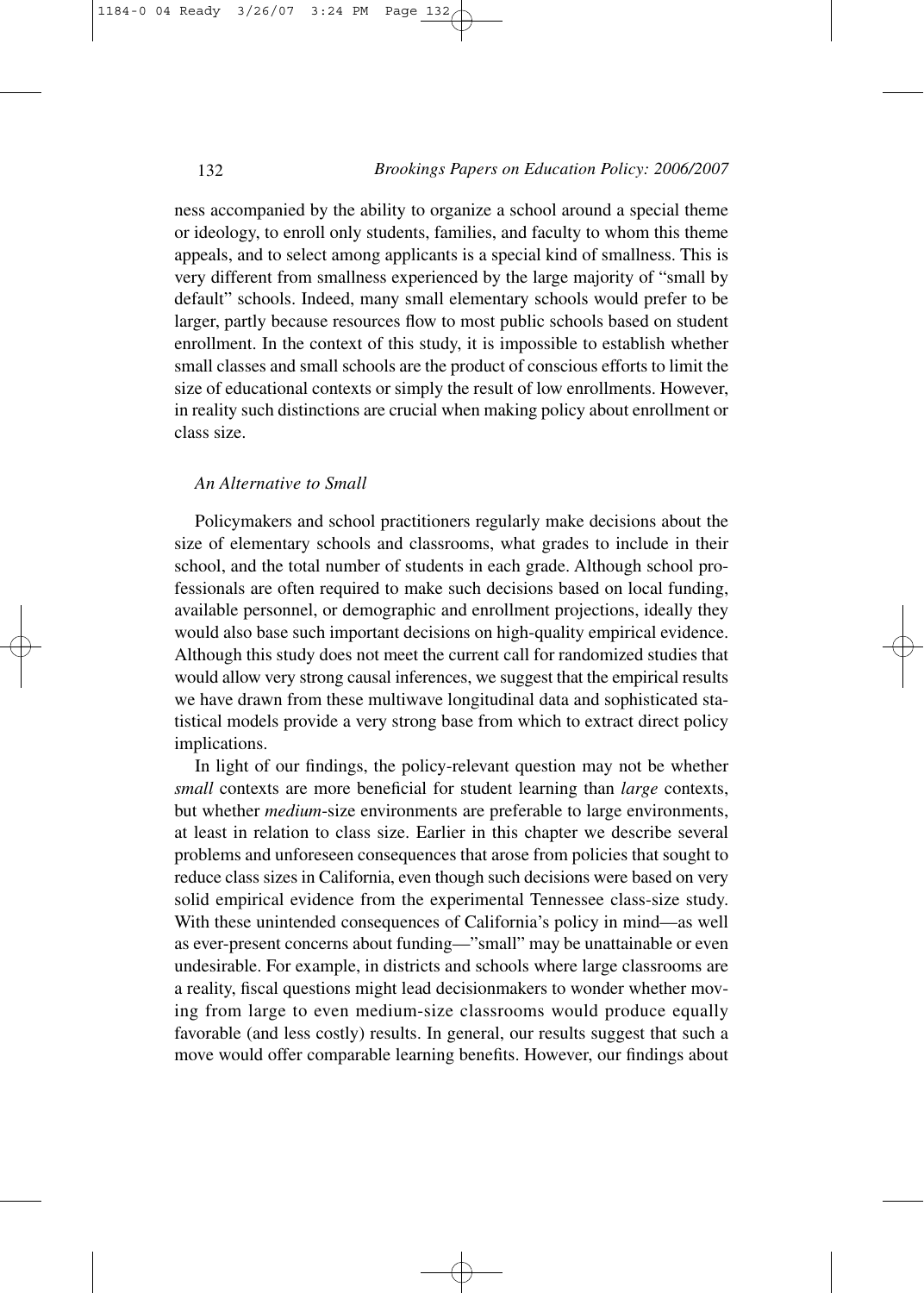school size are restricted to the extremes, rather than the middle of the distribution. First graders' literacy learning is lower in the largest schools; first graders' mathematics learning is higher in the smallest schools.

Our purpose in this study has been to provide evidence about the potentially confounding elements of elementary school size based on solid data and appropriate methodology. We hope that people who work in schools—and those who make decisions affecting them—would seriously consider how the various elements of size work together, rather than simply accept the increasingly common ideology that "small is good." The findings reported in this paper lead us away from an unquestioning allegiance to small size. Rather than the constant mantra of "small is good," our results lead us to a different proclamation: "large is bad."

### **Notes**

1. Jeremy D. Finn and Charles M. Achilles, "Tennessee's Class Size Study: Findings, Implications, Misconceptions," *Educational Evaluation and Policy Analysis* 21, no. 2 (1999): 97–109; Alan B. Krueger, "Economic Considerations and Class Size," Working Paper 447 (Princeton University, Industrial Relations Section, 2000); Alan B. Krueger and Diane M. Whitmore, "Would Smaller Classes Help Close the Black-White Achievement Gap?" in *Bridging the Achievement Gap*, edited by John E. Chubb and Tom Loveless (Brookings, 2002), pp. 11–46; Barbara Nye and others, "Do Low-Achieving Students Benefit More from Small Classes? Evidence from the Tennessee Class Size Experiment," *Educational Evaluation and Policy Analysis* 24, no. 3 (2002): 201–18.

2. Eric A. Hanushek, "Some Findings from an Independent Investigation of the Tennessee STAR Experiment and from Other Investigations of Class Size Effects," *Educational Evaluation and Policy Analysis* 21, no. 2 (1999): 143–63; Eric A. Hanushek, "The Evidence on Class Size," Occasional Paper 98-1 (Rochester, N.Y.: W. Allen Wallis Institute of Political Economy, 1998); Caroline M. Hoxby, "The Effects of Class Size on Student Achievement: New Evidence from Population Variation," *Quarterly Journal of Economics* 115, no. 4 (2000): 1239–85.

3. Hanushek, "Some Findings from an Independent Investigation of the Tennessee STAR Experiment."

4. Ibid*.* See also Hoxby, "The Effects of Class Size on Student Achievement."

5. See William R. Shadish, Thomas D. Cook, and Donald T. Campbell, *Experimental and Quasi-Experimental Designs for Generalized Causal Inference* (New York: Houghton Mifflin, 2002).

6. Alex Molnar and others, "Evaluating the SAGE Program: A Pilot Program in Targeted Pupil-Teacher Reduction in Wisconsin," *Educational Evaluation and Policy Analysis* 21, no. 2 (1999): 165–77; Alex Molnar and others, "Wisconsin's SAGE Program and Achievement through Small Classes," in *Bridging the Achievement Gap*, edited by Chubb and Loveless, pp. 91–108.

7. Molnar and others, "Evaluating the SAGE Program."

8. CSR Research Consortium, *What We Have Learned about Class Size Reduction in California* (Sacramento: California Department of Education, 2002).

9. Hoxby, "The Effects of Class Size on Student Achievement"; Krueger and Whitmore, "Would Smaller Classes Help Close the Black-White Achievement Gap?"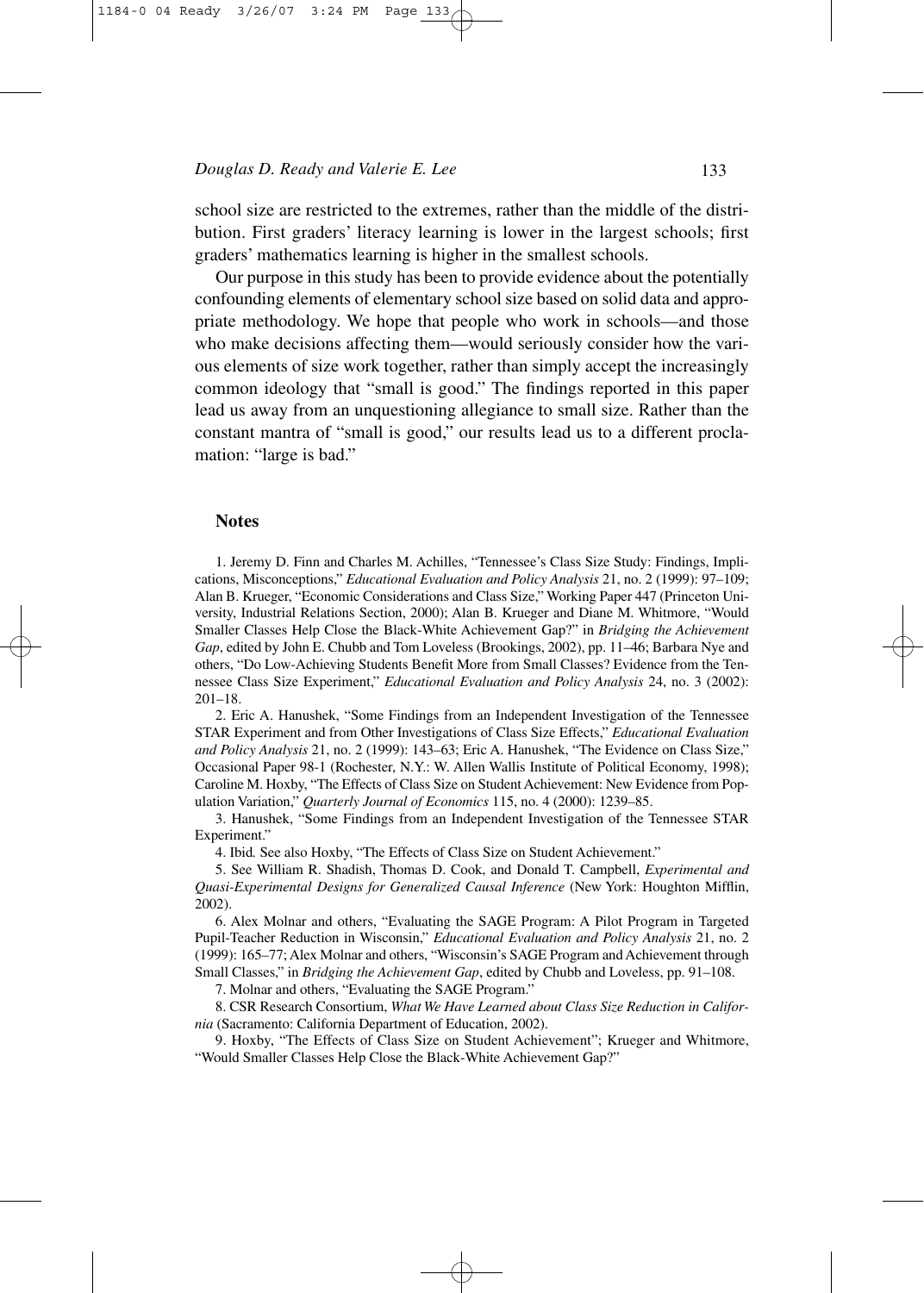10. CSR Research Consortium, *What We Have Learned about Class Size Reduction in California*; Christopher Jepsen and Steven Rivkin, *Class Size Reduction, Teacher Quality, and Academic Achievement in California Public Elementary Schools* (San Francisco: Public Policy Institute of California, 2002).

11. CSR Research Consortium, *What We Have Learned about Class Size Reduction in California*.

12. U.S. Department of Education, *A Descriptive Evaluation of the Federal Class-Size Reduction Program: Final Report* (Washington, 2004).

13. Valerie E. Lee and Julia B. Smith, "High School Size: Which Works Best and for Whom?" *Educational Evaluation and Policy Analysis* 19, no. 3 (1997): 205–27.

14. As we found in ibid*.*

15. Ibid.

16. Valerie E. Lee and Susanna Loeb, "School Size in Chicago Elementary Schools: Effects on Teachers'Attitudes and Students'Achievement," *American Educational Research Journal* 37, no. 1 (2000): 3–31.

17. Carnegie Council of America, *Turning Points: Preparing American Youth for the 21st Century* (New York: Carnegie Corporation, 1989); Joyce L. Epstein, "What Matters in the Middle Grades: Grade Span or Practices?" *Phi Delta Kappan* 71, no. 6 (1990): 438–44.

18. Epstein, "What Matters in the Middle Grades"; David Marshank, "From Teachers' Perspectives: The Social and Psychological Benefits of Multiage Elementary Classrooms," paper presented at the conference Emerging Images of Learning: World Perspectives for the New Millennium, Chicago, March 1994.

19. Epstein, "What Matters in the Middle Grades."

20. David T. Burkam, Deborah L. Michaels, and Valerie E. Lee, "School Grade Span and Academic Achievement: How Important Is the Presence of a First Grade to a Kindergartner's School Performance?" *Elementary School Journal* 107, no. 3 (2007): 287–303.

21. See, for example, Valerie E. Lee and Julia B. Smith, "Effects of School Restructuring on the Achievement and Engagement of Middle-Grade School Students," *Sociology of Education* 66, no. 3 (1993): 163–87.

22. Robert Barr and Rebecca Dreeben, *How Schools Work* (University of Chicago Press, 1983).

23. Burkam, Michaels, and Lee, "School Grade Span and Academic Achievement"; Valerie E. Lee and others, "Full-Day vs. Half-Day Kindergarten: In Which Program Do Children Learn More?" *American Journal of Education* 11, no. 2 (1996): 163–208; Valerie E. Lee, Douglas D. Ready, and Laura LoGerfo, "School Effects on Learning Rates over the Kindergarten and First-Grade Years," paper presented at the annual conference of the American Educational Research Association, San Francisco, April 2006.

24. National Center for Education Statistics (NCES), *Early Childhood Longitudinal Study: User's Manual for the ECLS-K First Grade Restricted-Use Data Files and Electronic Codebook* (Department of Education, Office of Educational Research and Improvement, 2002).

25. Stephen W. Raudenbush and Anthony S. Bryk, *Hierarchical Linear Models,* 2nd ed. (Thousand Oaks, Calif.: Sage, 2002); Judith D. Singer and John B. Willett, *Applied Longitudinal Data Analysis: Modeling Change and Event Occurrence* (New York: Oxford University Press, 2003).

26. See Raudenbush and Bryk, *Hierarchical Linear Models*; Michael H. Seltzer, Ken A. Frank, and Anthony S. Bryk, "The Metric Matters: The Sensitivity of Conclusions about Growth in Student Achievement to Choice of Metric," *Educational Evaluation and Policy Analysis* 16 (Spring 1994): 41–49; David R. Rogosa and John B. Willett, "Understanding Correlates of Change by Modeling Individual Differences in Growth," *Psychometrika* 50, no. 2 (1985): 203–08; John B. Willett, "Questions and Answers in the Measurement of Change," *Review of Research in Education* 5 (1988): 345–422.

27. John B. Willett, "Questions and Answers in the Measurement of Change," p. 377.